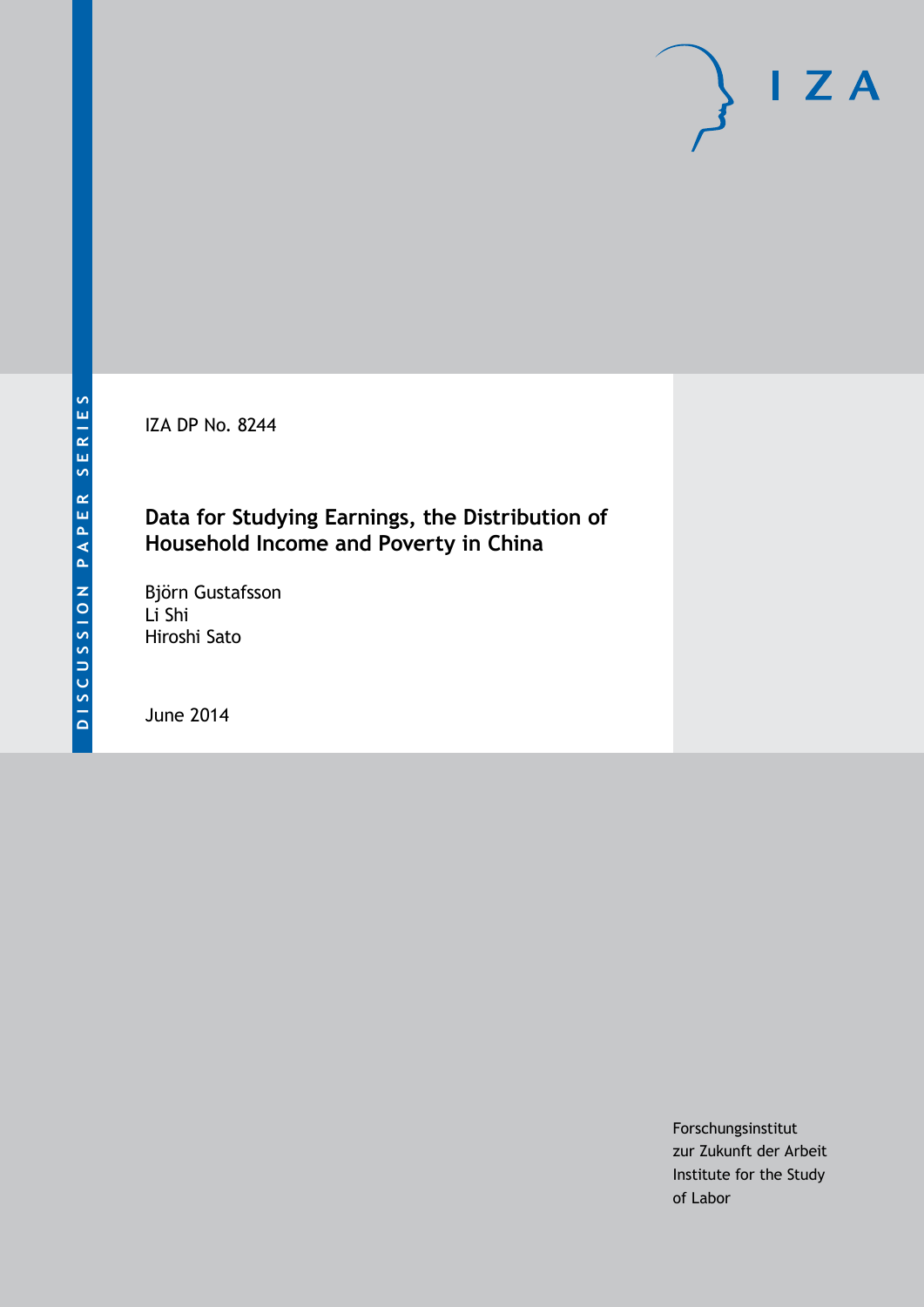# **Data for Studying Earnings, the Distribution of Household Income and Poverty in China**

## **Björn Gustafsson**

*University of Gothenburg and IZA*

## **Li Shi**

*Beijing Normal University and IZA*

## **Hiroshi Sato**

*Hitotsubashi University*

Discussion Paper No. 8244 June 2014

IZA

P.O. Box 7240 53072 Bonn Germany

Phone: +49-228-3894-0 Fax: +49-228-3894-180 E-mail: [iza@iza.org](mailto:iza@iza.org)

Any opinions expressed here are those of the author(s) and not those of IZA. Research published in this series may include views on policy, but the institute itself takes no institutional policy positions. The IZA research network is committed to the IZA Guiding Principles of Research Integrity.

The Institute for the Study of Labor (IZA) in Bonn is a local and virtual international research center and a place of communication between science, politics and business. IZA is an independent nonprofit organization supported by Deutsche Post Foundation. The center is associated with the University of Bonn and offers a stimulating research environment through its international network, workshops and conferences, data service, project support, research visits and doctoral program. IZA engages in (i) original and internationally competitive research in all fields of labor economics, (ii) development of policy concepts, and (iii) dissemination of research results and concepts to the interested public.

<span id="page-1-0"></span>IZA Discussion Papers often represent preliminary work and are circulated to encourage discussion. Citation of such a paper should account for its provisional character. A revised version may be available directly from the author.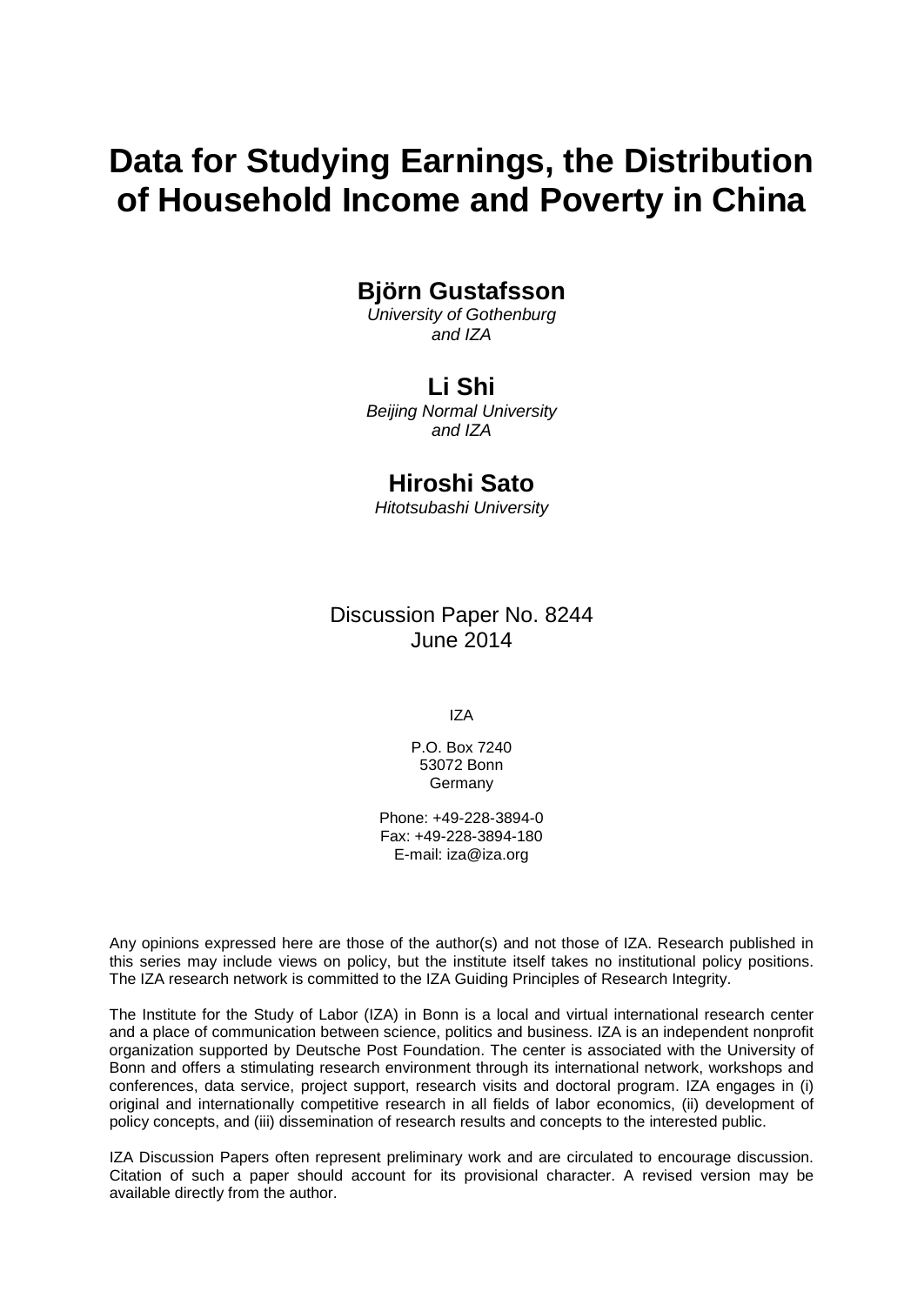IZA Discussion Paper No. 8244 June 2014

## **ABSTRACT**

## **Data for Studying Earnings, the Distribution of Household Income and Poverty in China[\\*](#page-1-0)**

This paper discusses data used in publishing statistics on earnings, the distribution of household income and poverty in China by the National Bureau of Statistics (NBS) which is widely used by policy makers, international agencies and researchers. Unlike many other countries, China until recently had a dual system of household surveys - one rural and one urban. This has had consequences for providing official data on wages, income and poverty which we discuss along with other challenges. Since the end of the 1980s, researchers have been active in the construction of large databases aimed at mapping earnings, household income and poverty, and we present seven of these in the paper.

JEL Classification: C83, D31, I32, P36

Keywords: earnings, income, inequality, poverty, data, China, National Bureau of Statistics

Corresponding author:

Björn Gustafsson Department of Social Work University of Gothenburg P.O. Box 720 SE 405 30 Göteborg Sweden E-mail: [Bjorn.Gustafsson@socwork.gu.se](mailto:Bjorn.Gustafsson@socwork.gu.se)

\* Forthcoming in: *China Economic Review*.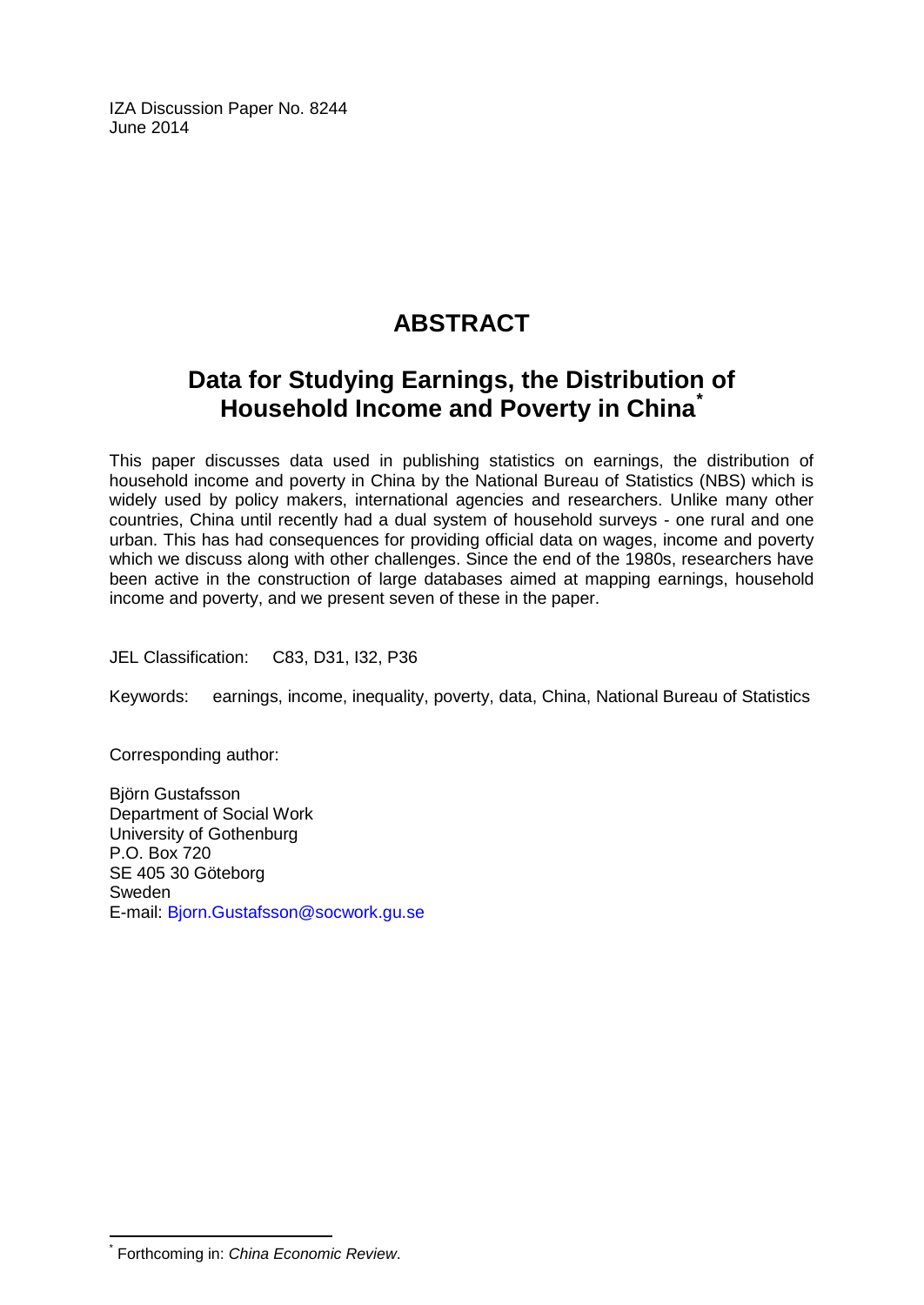#### **1. Introduction**

How does China's rapid economic growth affect individual and household well-being? Looking at the big picture, there is consensus that after economic reform was initiated three decades ago, China's rapid economic growth has taken a very large number of households and persons out of poverty. There is also consensus that during the same period China has become a more unequal society. However, answers to more detailed questions are open for discussion and might depend on the concept and variable in focus, period studied, and in some cases, data used. Examples of such questions are: How have earnings and earnings inequality among the urban population developed? How large is the gender wage gap and how has it developed? How large is the income gap between urban and rural areas, and between different regions of China? Which groups in the population are more likely to be poor and what kinds of changes in poverty over time can be observed? Researchers and other observers can offer some answers to these questions by consulting statistical information available in official publications and on web pages. One task of this paper is to provide a brief introduction to the statistical system for monitoring earnings, income and poverty in China as well as to discuss some of its limitations and challenges.

Before reform began at the end of 1970s, researchers interesting in making empirical studies on earnings, the distribution of household income and poverty in China did not have access to microdata. Since then the situation has changed radically and a large number of studies based on such data can now be found in the literature. This has been made possible by researchers being given the opportunity to work with microdata. The National Bureau of Statistics (hereinafter referred to as the NBS) has collected the data. Other data are the fruits of researchers' initiatives of collecting surveys covering large parts of China. The first academic studies on the topics we cover here were based on single cross-sections of data. When the data collection was repeated it became possible to address questions on changes over time. One highly interesting development concerning survey design is that of collecting panel data for households and individuals. This allows analysts to ask new questions and make new types of analyses. Examples include studies aiming at understanding the duration of poverty and reasons for moving into and out of poverty. Panel data also puts the analyst in a better position when trying to find causes and effects of differences in earnings, income, and poverty. Another task of this paper is to introduce databases with microdata which researchers can access relatively easily for conducting empirical studies.

The rest of the paper is laid out as follows: The next section presents how the system of official statistics in China collects information on earnings, household income and poverty. Section 3 discusses some other official data sources. The topic for Section 4 is microdata that is the outcome of researchers' activities. The paper ends with concluding comments.

## 2. **Household income data collected by NBS**<sup>1</sup>

1

<sup>&</sup>lt;sup>1</sup>This section builds partly on Gustafsson and Li  $(2006)$ .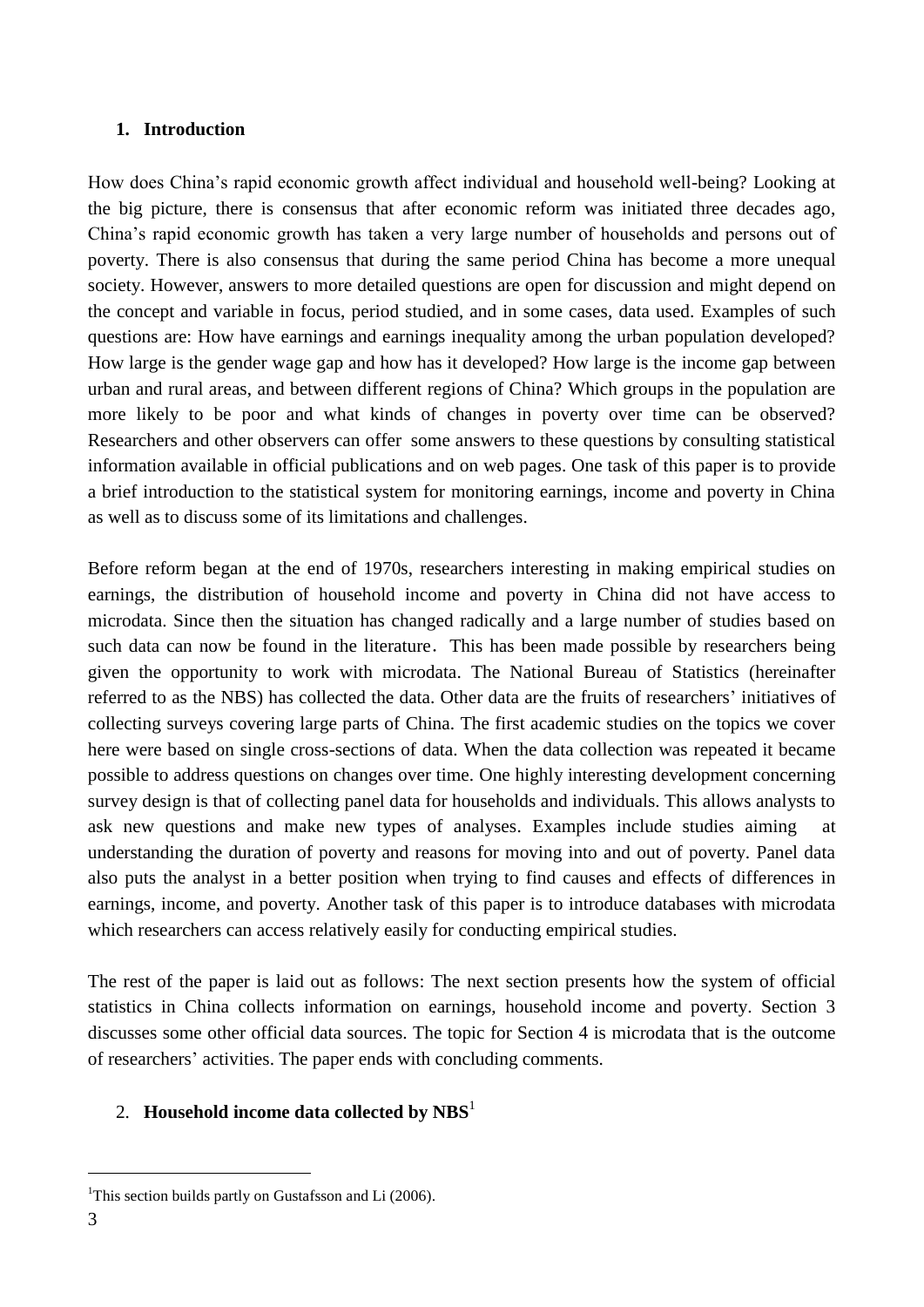Most countries in the world have official statistical systems which produce and publish information on the populations in which they operate. In the People's Republic of China the NBS (earlier known as the State Statistical Bureau, SSB) is responsible for countrywide reporting and has counterparts in each of the 22 provinces, 4 municipalities and 5 autonomous regions. There are also statistical authorities at the sub-province level. The province level statistical bureau is not only responsible for collecting data, but also for publishing information for the jurisdiction in which it is active. A researcher interested in the economic and social situation of one single province is therefore advised to consult the publications from the particular province level unit. We will start with some broad remarks on what characterises household data collected by the NBS. After that, and in somewhat more detail, we will discuss the system of collecting data from households on income, a system which has recently changed.

For researchers, the strategy of working with data already collected by the NBS can be advantageous in many respects. Statistical bureaus typically have a long-term commitment to their work leading to their being experts at all stages of the data gathering process, which thus gives them an advantage over individual researchers or research groups. Added to this is the fact that the NBS statistical system covers the entire country. In many countries, a division of labour exists between the statistical agency collecting data and publishing descriptive reports, and persons in academia who work with deeper analyses. Where this occurs, routines are in place for giving researchers access to the data collected by the statistical agency. However, such a description does not fit China where requests for access to microdata appear to be handled on a case by case basis. Initially, access was typically given to only one or a small number of regions, making it difficult to judge to what extent results could be generalised to large parts of  $China<sup>2</sup>$  However, more recently there are examples of research groups that have been successful in gaining access to microdata from the NBS covering large parts of China and for a substantial number of years.<sup>3</sup>

How well do the NBS and its regional counterparts succeed in producing impartial, high quality and easily assessed information? These are ideals for statistical bureaus in any country, and on these broad questions we will only offer a few comments. We note that a primary motivation for creating a statistical bureau is that the government should not be able to manipulate statistical information. However, the separation from the political leaders and their staffs can never be complete as it is the government which defines the task for the statistical bureau and also provides its resources. This is true for statistical bureaus around the world whose staffs know that some results are more welcome than others which can lead to self-censorship.

The degree of data quality is the outcome of all steps in the data production process: sampling, construction of instruments, fieldwork, coding and editing the data. Our subjective impression from having contact with NBS staff for some time is that they have high ambitions at every step of the process. Unfortunately, however, NBS has not produced many documents describing the various

<sup>&</sup>lt;sup>2</sup> See for example Tsui (1998), Yang (1999), McCulloch and Calandrino (2003), Kung and Lee (2001), Aaberge and Li (1997), Aaberge and Zhu (2001), Coady and Wang (2000) and Fang et al (2002).

<sup>&</sup>lt;sup>3</sup> See for example Zhang et al (2005), Li et al (2006), Chi and Li (2008), Meng (2012) and Meng et al (2013).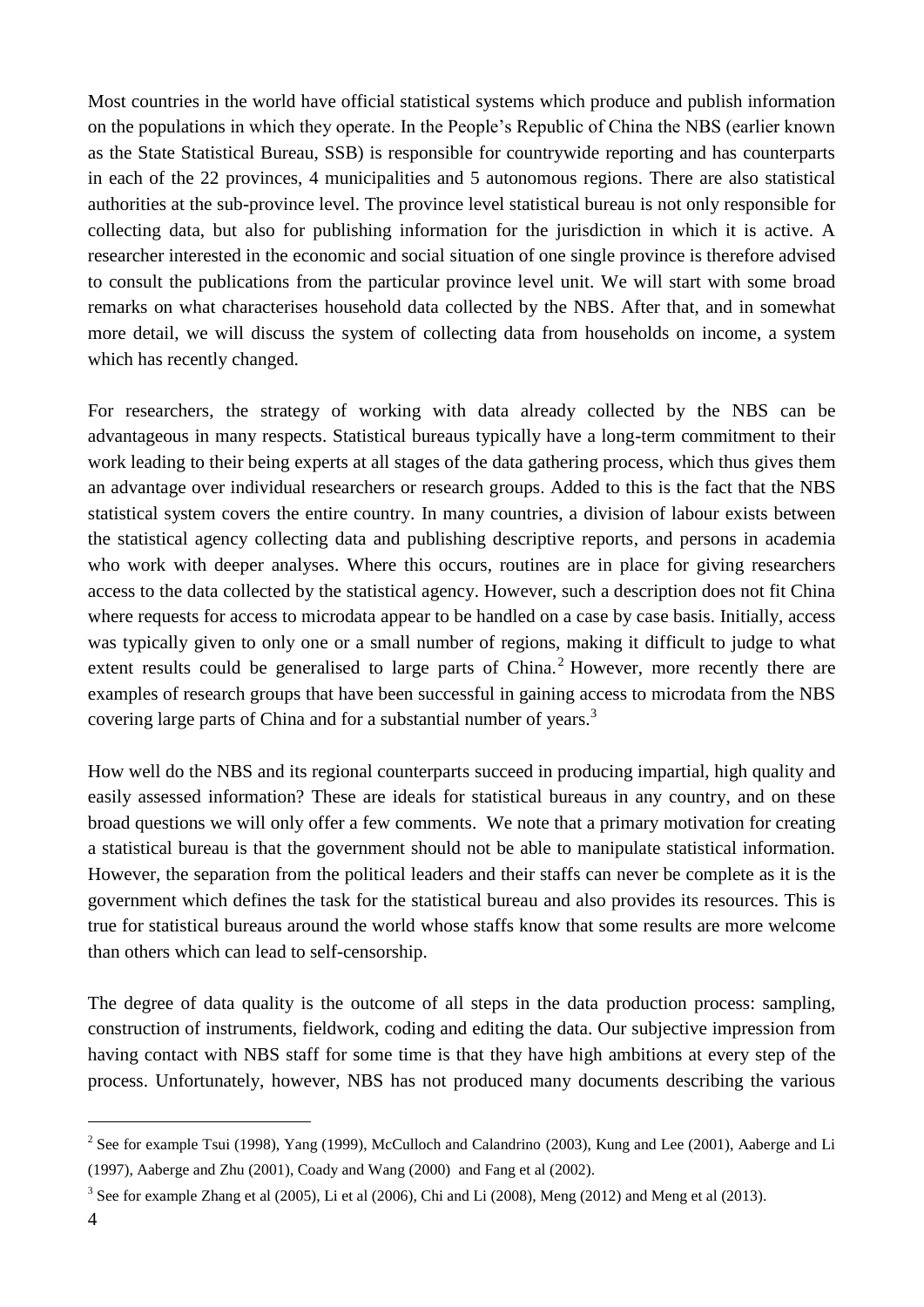steps in detail and it is therefore difficult to make a detailed and qualified evaluation of the datagenerating process. International standards for compiling macroeconomic statistics used to produce information on GDP, for example, have existed for many years. China has now adopted the System of National Accounts (SNA) meaning that such information is internationally comparable, to a large degree. In contrast, comparability across countries on earnings and income data collected at the household level is lower than in national income data, although some international recommendations exist.<sup>4</sup>

China differs from most other countries, however, in that institutional arrangements for rural and urban areas are rather different. The *Hukou* system was introduced in the late 1950s as an integrated part of the planning system and does not only register a person as rural or urban, but also has large implications for his or her well-being. Many public policy measures have long prioritised urban persons who are also holders of an urban *hukou*. People living in the cities live a different life than their peers in the rural areas.<sup>5</sup> This is the background for why China has long had a Rural Household Survey covering rural areas and an Urban Household Survey for the urban areas - not a unified system. For these surveys the statistical bureaus in each province level unit draw one sample for rural households and another for urban households to collect information to produce the national statistics. When doing this the statistical bureaus have used different forms for rural and urban areas and definitions of certain key variables have also differed between urban and rural areas. However, as ever larger numbers of people holding a rural *hukou* live in urban areas, such a separation of the people into two categories has become increasingly problematic. As we will discuss further, this has motivated recent changes in the system of collecting household data.

One consequence of the differences in data collection between rural and urban areas is that up to now, it has been difficult to find official statistical descriptions that refer to the entire Chinese population. While the NBS has published results on income inequality in rural areas and urban areas separately, the agency for many years did not publish information on the extent of income inequality in China as a whole. This was highly problematic, as all evidence indicates that much of the inequality in China as a whole is due to the large income gap between urban and rural areas.<sup>6</sup> However, as we will further discuss later in this section, the NBS recently published a time series of Gini coefficients for China as a whole.

Furthermore, the old household income survey system has meant that people with a rural *Hukou* permanently living in urban areas, the long-term rural-urban migrants, were more unlikely to be covered by either rural or urban surveys. As restrictions for rural people to live in urban areas were strong during the planning époque, this might have been a relatively minor problem at the time. However, since China started to move towards a market economy, ever larger numbers of rural residents have moved into the cities where some intend to stay temporarily, but many remain for an extended period (see for example Chan, 2012). Typically, such persons find jobs, but they are paid

<sup>4</sup> See Canberra Group (2011).

<sup>&</sup>lt;sup>5</sup>See for example Chan (2009) or Whyte (2010).

<sup>&</sup>lt;sup>6</sup>See for example Sicular et al  $(2007)$  and Li and Luo  $(2010)$ .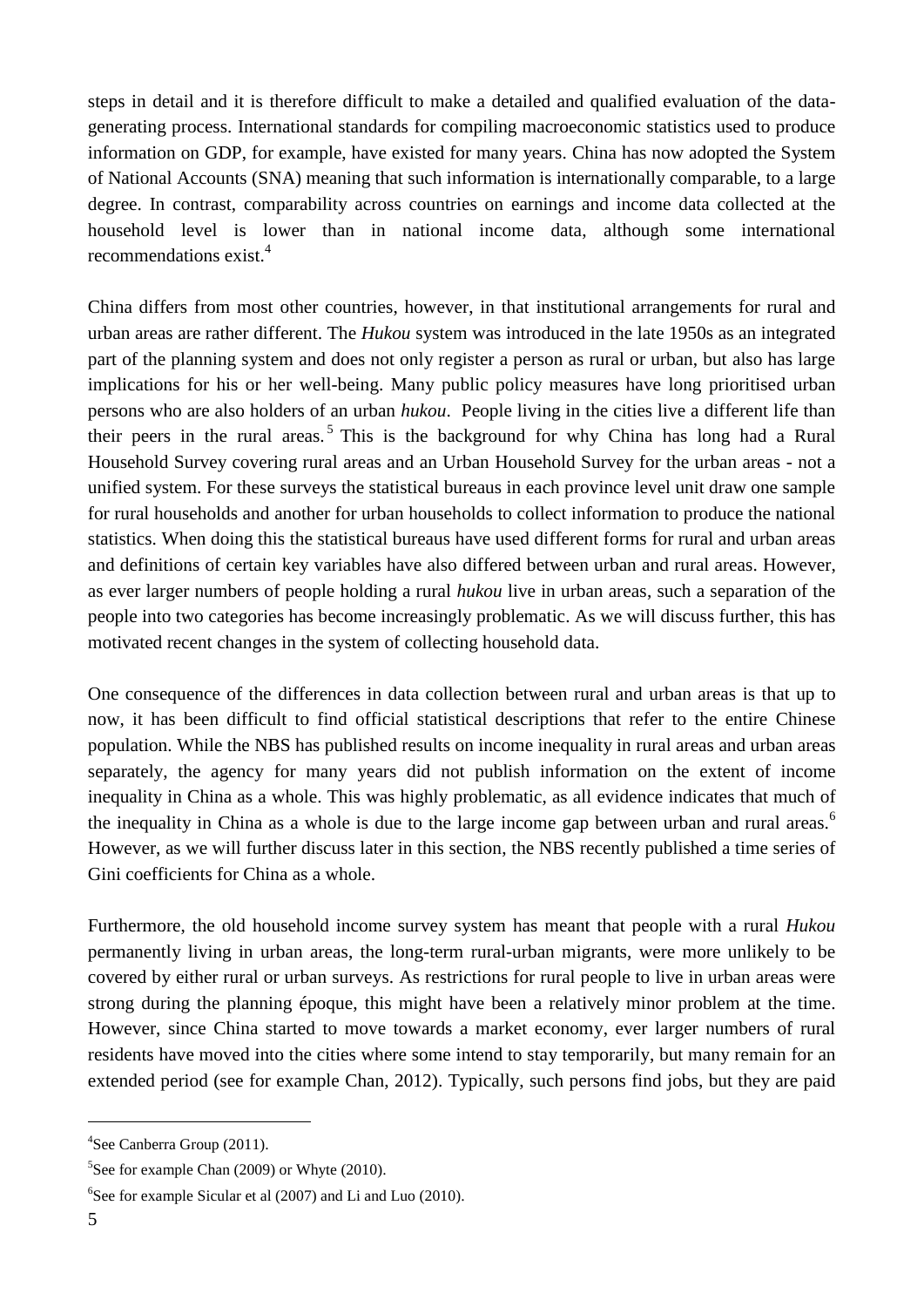less than urban residents. From this follows that all official statistics on income probably overestimate average household income among persons actually living in urban areas. Furthermore, income inequality among persons who actually live in the cities might be biased. It is a great challenge for the statistical agencies now making efforts to include migrants in their household surveys, as by definition the migrants cannot be identified in official registers.

It is an intriguing task to collect statistical information on migrants in China for several reasons. There are issues of definition. For example: What distinguishes migration from commuting? Migration can be characterised by origin and destination as well as by *hukou* status. There is the issue of how to sample migrants at the destination where some have accommodation similar to urban residents while others live, for example, on construction sites. As migration typically is temporary, it is by and large difficult to collect panel data on migrants. However, such problems have not hindered researchers in collecting data on earnings and income among migrants in China.<sup>7</sup>

Having two systems for collecting income information, one for rural households and another for urban households, gives rise to a particular kind of problem. While the designations of rural and urban locations in China are fixed at one point in time, they are subject to change. As people move into the cities and buildings are constructed on what was previously farmland, rural locations can receive urban status. As such changes are not frequent during a one-year period, they should have little effect on how to interpret year-to-year changes in household income. However, this may not necessarily be the case regarding long-run changes.

It is noteworthy that the NBS has recently released current and retrospective estimations of Gini coefficients of per capita household income at the national level based on the official urban and rural household surveys. National Gini coefficients for per capita disposable income officially announced by the NBS are 0.473 in 2013 and 0.474 in 2012 (NBS 2013, NBS 2014). Retrospective estimation of Gini coefficients for previous years were also recently published (NBS 2013).<sup>8</sup> The current and retrospective estimation of national Gini coefficients by the NBS is a very important reference of inequality in China because the NBS has tried to integrate the urban-rural dual survey system with the new "urban-rural integrated" sampling framework employed in the end of 2012 (discussed below), by utilizing information from the preliminary data and population census data (Wang 2013). When estimating the national Gini coefficients, the NBS also used the data from personal income tax records to correct downward bias of estimation.

We will now discuss in more detail how households were previously sampled in the rural and urban household surveys. Generally, the strategy by the NBS of sampling households and individuals was

<sup>7</sup>Gustafsson and Li (2006) describes six early surveys. In Section 4 we describe RUMiC which since 2007 has studied rural to urban migrants in China.

<sup>8</sup> Retrospective figures are 0.479 for 2003, 0.473 for 2004, 0.485 for 2005, 0.487 for 2006, 0.484 for 2007, 0.491 for 2008, 0.490 for 2009, 0.481 for 2010, and 0.477 for 2011. Xie and Zhou (2014) report that estimates of the Ginicoefficient for 2010 – 2012 based on researcher initiated surveys presented in Section 4 that are all higher. It is a task for future research to analyze the reasons for such differences.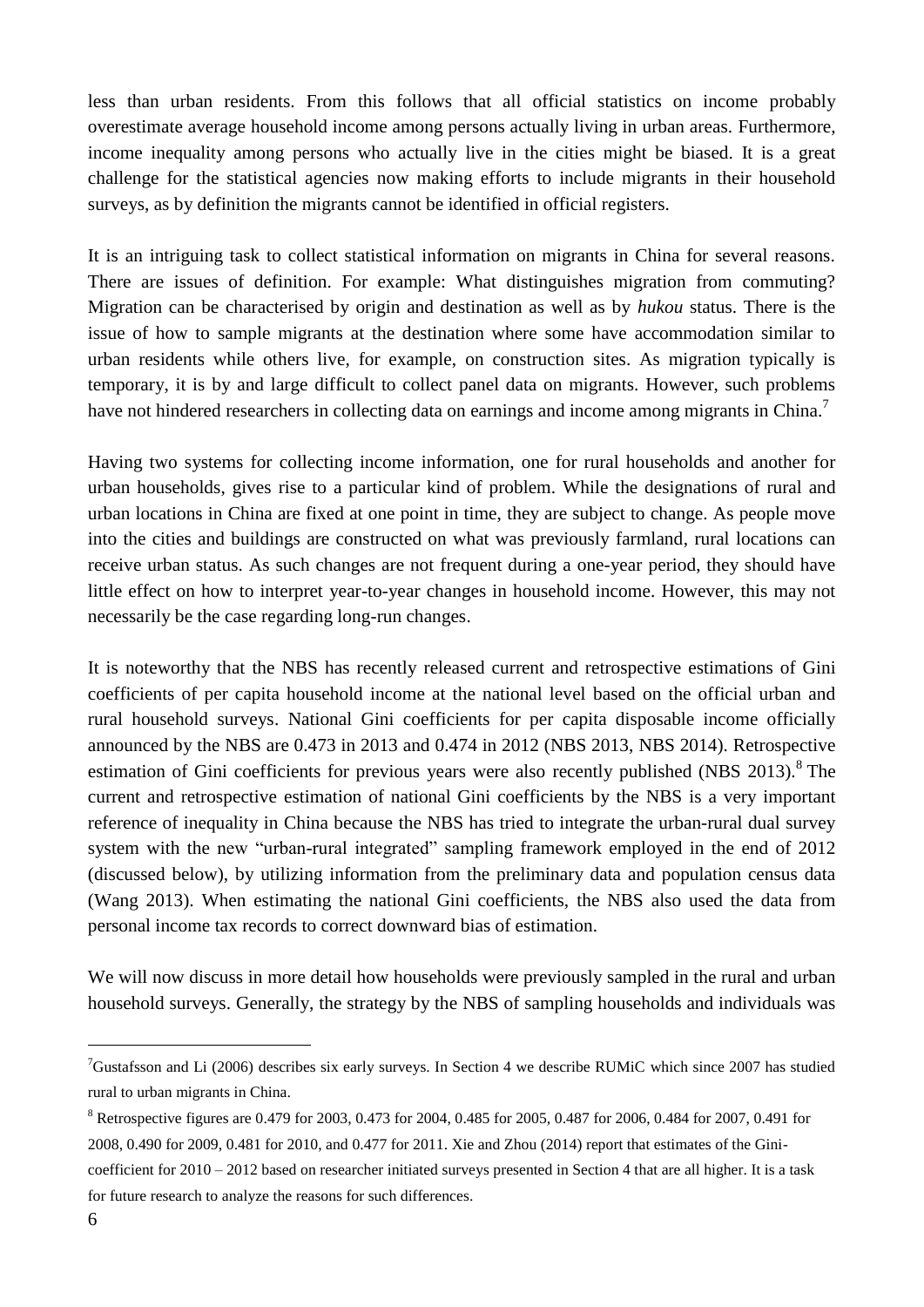to apply a multi-stage probability sampling approach, striving for the information to be representative at the province level. Some Chinese provinces have the population size of a country, and statistical bureaus in such provinces draw additional samples for producing more detailed information which is published in the statistical yearbook of the province. In *rural* areas counties were chosen after categorizing all counties in a province by average income. Choosing villages in each county followed the same method. In each village the target was to survey 10 households. In 2010, for example, not fewer than 74 000 households from 869 counties were chosen (NBS, 2011). A household chosen for the rural survey was included for a period of typically five years after which it was rotated out. The rural households were not only asked to provide detailed income information by bookkeeping, but also to keep detailed records of their expenditures as well. While the rural survey assembled information on the demographic characteristics and the education of each household member, it also asked each household member questions on earnings which can only be attributed to each of the household members. Many thousands of assistant enumerators were involved in helping the households keep good records.

Household samples for the Urban Household Survey were drawn from a large sampling frame of households having an urban *Hukou*. A two-stage stratified systematic random sampling scheme was applied. In the first stage, cities and counties were classified into five categories by population size in each province. They were then grouped into six administrative regions. In each administrative region the cities and counties were arranged by average wages of staff and workers in the urban area. Based on this classification, cities and counties were selected by a systematic sampling scheme. At the second stage, sample households were selected at city or county level. For 2010, for example this resulted in 66 000 households in 474 cities being selected by the NBS (NBS, 2011).

Households selected for the Urban Household Survey typically remained for a period of three years after which they were rotated out. As in rural areas the households were regularly visited by an enumerator who asked questions and assisted in bookkeeping. As in urban areas, the respondent and his or her household had to record all income and expenditures in a very detailed way. For example, questions on earnings were put to each person in the household and the answers constituted the basis for tables published by the NBS. However, as is true for the rural survey, the urban survey did not include questions on household wealth. The system of separate rural and urban surveys was used in China until the end of 2012 when a new system was initiated.<sup>9</sup>

Before turning to how the household surveys have been reformed, we will discuss the type of information that is collected by the NBS in the household income surveys (previously as well as presently). During the planning époque, almost all workers in urban China were employed by State Owned Enterprises or by Collective Enterprises. A substantial part of workers' compensation was given in kind: goods, access to very low-price housing, etc. Such compensation was typically not included in the definition of household income applied by the NBS which can be seen as a

<sup>&</sup>lt;sup>9</sup> Much of our description is also adequate for how the household income systems worked during the 1980s and 1990s. For more detailed information on the situation for those decades see Chen and Ravallion (1996:26-31) and Bramall (2001).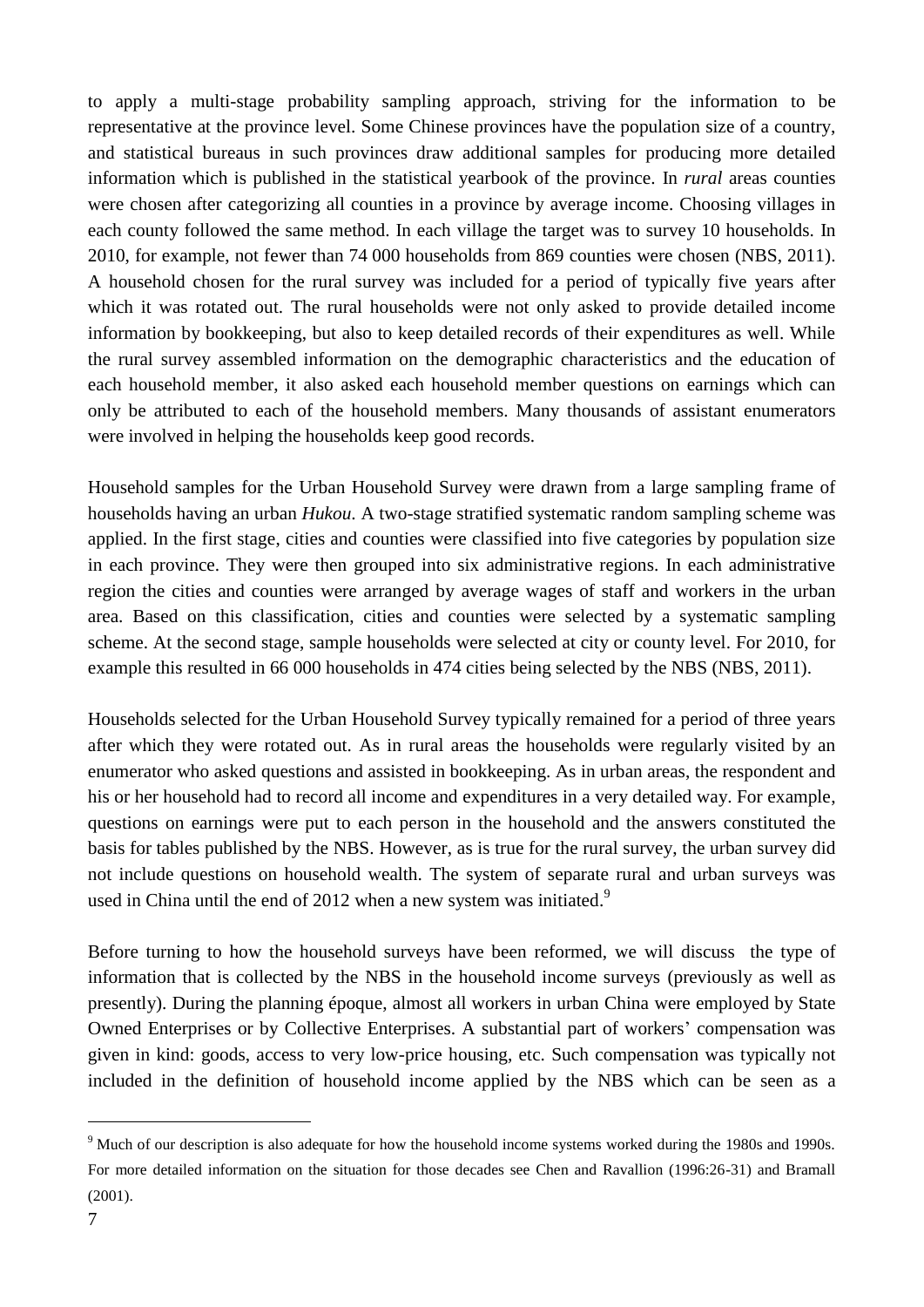substantial weakness. However, as many of these benefits have been phased out, the problem of under-recording has become much smaller over time (Li and Zhao, 2003). In contrast, China's transformation has led to a rapid increase in home ownership in urban areas. It is true to say that among economists there is consensus that imputed rents from home ownership should constitute a component of household income (although methods for its implementation differ). However, such a strategy is not taken by the NBS.

In defining household income the NBS has not included the value of benefits in kind received from employers nor imputed rent from owner-occupied housing when compiling the information the agency publishes. However, researchers at times have tried to include such income components to come closer to the real situation. As a consequence, one cannot expect to find full agreement between what such sources report and what the NBS publishes. This is the case not only regarding income and income inequality at one point in time, but also on their changes over time. There is also the issue of comparability across time in the published series. The income concept adopted by the NBS when preparing the published tables has been broadened over time - a fact that should be regarded as progress. However, as a side effect, comparisons over time might have been affected. Thus one (unknown) part of the recorded increase in average income of Chinese households is not real, but due to changes towards an improved definition of disposable income.

It is this kind of information collected in the statistical system that is used for tables in the statistical yearbooks of China. For example, the widely cited rates of poverty in rural China are obtained by comparing the household's income with a cut-off. The poverty line for rural China was long set at a very low level, for example at 627 Yuan per person per year in 2002. Starting in 2000 the NBS also applied a "low income line" which for 2002 was set at 869 Yuan per person per year. A new poverty line set at 2 300 Yuan (in 2010 constant prices) per person per year was introduced in 2011. This poverty line is close to a 1.75 dollar per day poverty line in PPP meaning that it is in the range of the two world poverty lines (set at 1.25 USD alternatively 2.00 USD in PPP per person and day) that the World Bank often uses today when reporting on the development of poverty worldwide.<sup>10</sup> Based on this poverty line, in 2011 the number of poor in rural China was 122 million, equivalent to 12.7 percent of the rural population. In contrast, in its monitoring of urban poverty, the NBS does not regularly publish poverty rates for urban China and there are no official statistics on the extent of poverty in China as a whole.

The coexistence of different household survey schemes between urban and rural populations has increasingly been inappropriate for understanding the actual socioeconomic conditions in China. In addition to the vast flow of rural-urban migrants, many regions have carried out *Hukou* system reform unifying urban and rural *hukou* registration. In such regions, all household members have been newly registered into the resident *Hukou* (*jumin hukou*). Against this background, the NBS has recently started a significant alteration in the structure of household income surveys, which is called reform of household survey for "urban-rural integration" (*chengxiang zhuhu diaocha yitihua gaige*).

<sup>&</sup>lt;sup>10</sup>However, note that while NBS bases its estimate on rural poverty on household income, the World Bank typically makes its assessments based on household consumption.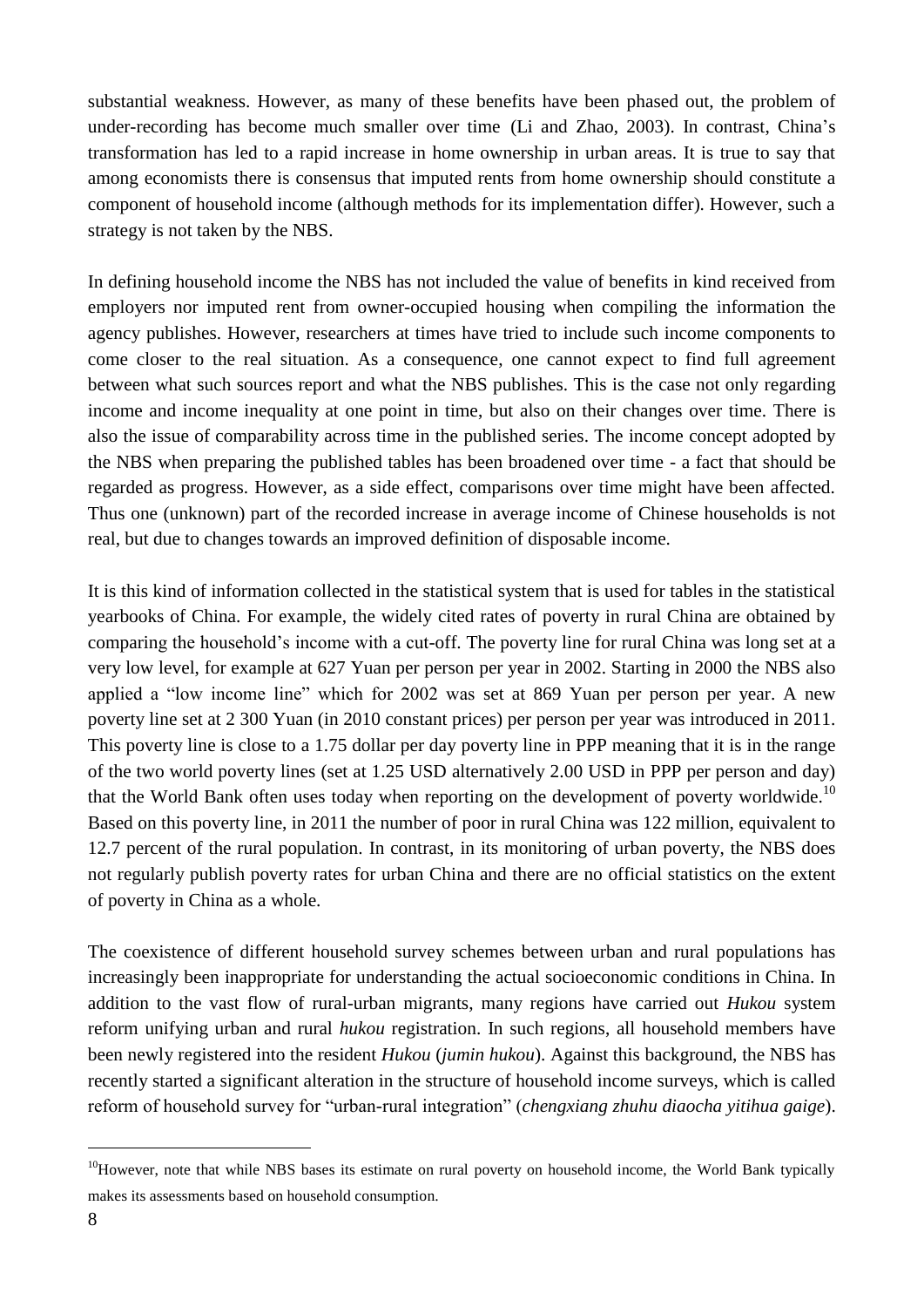The new household survey scheme was announced in 2012 and has been in effect from 2013 on. Ma Jiantang, the director of the NBS, states that the aim of the reform is to build a unified, nationwide household survey system that can represent changes in urban-rural, interregional, and inter-sector income disparities and inequalities between different social groups (Ma 2012).

According to Ma (2012) and other related materials, the major points of this reform can be summarized as follows: First, the separate urban and rural sampling frames will be unified into one national sample frame by building primary sampling units based on the 2010 Population Census. This means rural-urban migrant households are to be incorporated into the regular sampling frame for the first time. In addition, distribution of city/county surveys is to be adjusted to reflect recent changes in geographical structure of population caused by the vast labour migration. Second, statistical indicators, which have not been comparable for urban and rural surveys, are to be unified. For example, "disposable income" ("*kezhipei shouru"*) instead of "net income" (*chunshouru*) is to be used as the basic indicator for rural household income.<sup>11</sup> Indicators of transfer income/expenditure are to be re-examined to more accurately reflect the impact of social security and other public policies. Incorporation of imputed rental income of owner-occupied housing is treated as another important issue. In addition, unification of rural and urban income indicators naturally requires reconsideration of in-kind income and expenditures (especially services) of urban households.

This reform is certainly an important milestone in the NBS household survey system. However, since relevant data collected through the "urban-rural integrated" scheme has not yet been published, it is unclear to what degree the new scheme will change the overall picture of China's income distribution. The perhaps most important issue will be the coverage of migrants. Considering the high mobility of migrants and difficulty in incorporating single migrating households into a household survey system, it might be necessary to conduct a complementary survey scheme for migrants (or for single households generally) in the future. Another issue is to what degree longitudinal comparability of published data is secured after 2013.

After having discussed the progress in the household income system in China which is accomplished by urban-rural integration, we will comment here on problems that the reform scarcely will be able to solve. Common to statistical authorities in other countries, the NBS faces the problem of a number of households not being willing to participate in their surveys, see for example Gibson et al (2003). A related problem is that not all incomes might be recorded in the surveys. Most likely, non-response and underreporting lead to inequality in income being underestimated.<sup>12</sup> Another not trivial issue of relevance to discuss is the fact that China is a very large country and prices differ across its territory. One can therefore argue that it is meaningful to correct statistical information on earnings and income by a spatial price index. While this is not

-

<sup>&</sup>lt;sup>11</sup>Specifically, public transfer expenditures and interest payments of rural households which are not deducted in "net income", should be deducted in disposable income.

 $12$ There has been considerable discussion in recent years about the underreporting of income of urban high-income groups in China, sometimes referred to as "gray income", see Luo et al. (2011) and Wang (2010).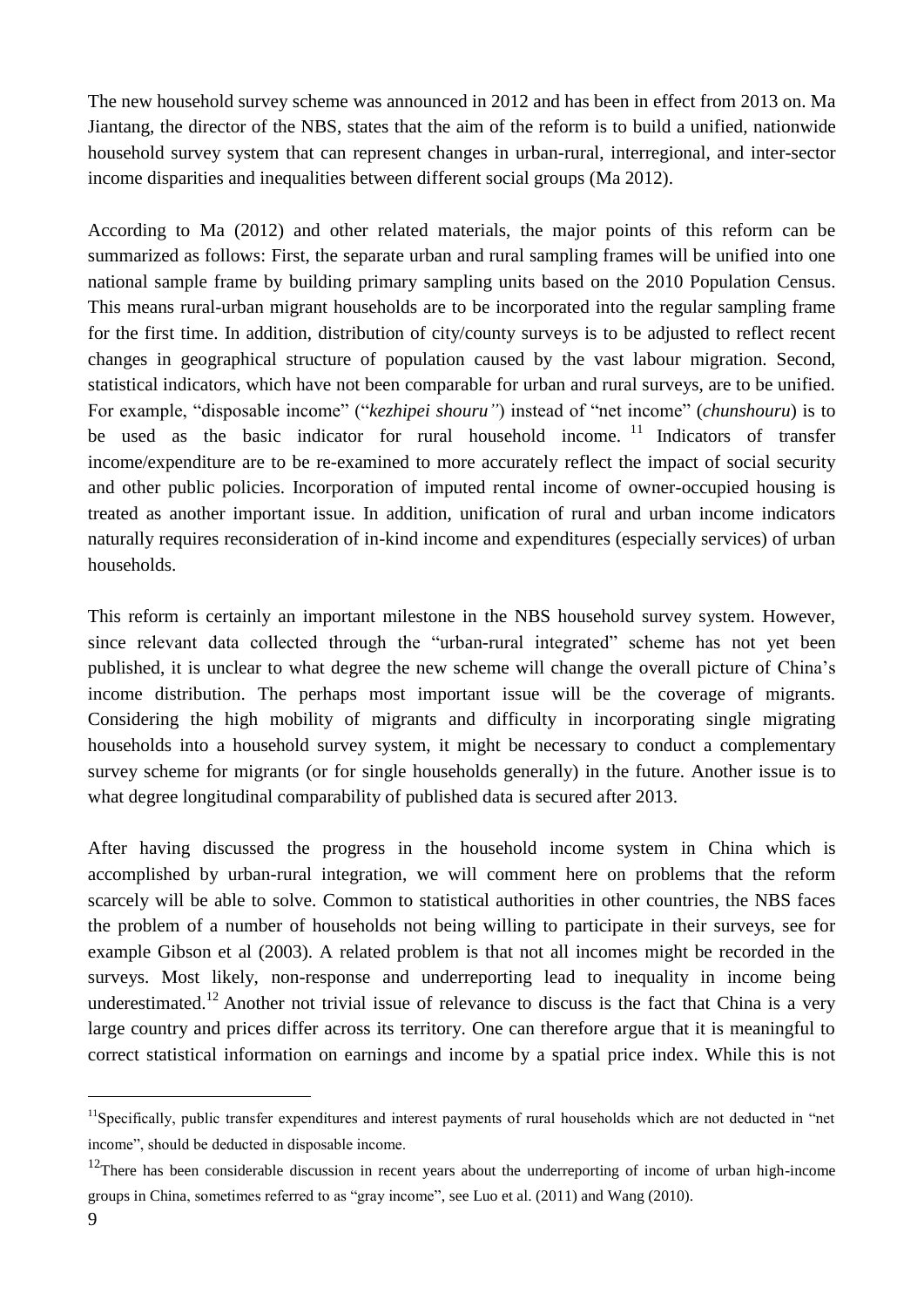done in the information published by the NBS, some researchers are doing this using a spatial index developed by Brandt and Holz (2006).

The present international discussion on how best statistical agencies can measure economic performance and social progress is greatly inspired by the report of Joseph Stiglitz, Amartya Sen and Jean-Paul Fitoussi commissioned by French president Nicholas Sarkozy published in 2009 (Stiglitz et al, 2009). We cannot judge whether this report has had or will have implications on the statistics the NBS collects and publishes. However, related to the issue of providing statistics that measure the household's well-being and gender differences, one can for example note that the NBS conducted a study for 2008 on how households spend their time, in a manner allowing for international comparisons.<sup>13</sup>

### **3. Other household data collected by the NBS or other public organisations<sup>14</sup>**

In this section we will discuss some other household data collected by the NBS and other public organisations that have a somewhat different focus than the household income surveys. Much of China's poverty-alleviation strategy has for some time been directed towards officially designated rural poor areas. This provides the background for why since 1997 the NBS monitors rural poverty by the Rural Poverty Monitoring Survey (*nongcun pinkun jiance diaocha*). This survey focuses on all nationally designated poor counties (592 counties) and covers 54 000 sample households distributed throughout 5 400 villages. Aggregated data on household income and expenditures and poverty-related indicators such as poverty head count ratio have been published annually in the Rural Poverty Monitoring Report (Rural Survey Department of NBS 2011). Although sample households of this survey are not representative of the entire rural poor population, the survey is useful for tracing changes in economic conditions of households living in counties with special policy treatment. 15

In order to deal with increasing mobility of the population, the NBS launched the National Rural-Urban Migrant Monitoring Survey (*quanguo nongmingong jiance diaocha*) at the end of 2008. This survey is a quarterly-based sampling survey of the rural labour force. The survey's purpose is to capture out-migration flow at the place of origin. Its sampling frame includes more than 7 500 villages in 899 counties in 31 province level administrative units and covers approximately 200 000 rural labourers. It is conducted among the same households selected by the regular rural household survey. Aggregated data containing volume of out-migrants, distributions of places of origin and

<sup>15</sup>For a detailed introduction of the Rural Poverty Monitoring Survey and empirical analyses of rural poverty using the survey, see Yue et al. (2007).

<sup>13</sup>see http://australian-time-users-group.org/assets/docs/chinese-tus08.pdf

 $14$ Cook and Keeley (2007) provide information on an additional number of data sources which are not covered here.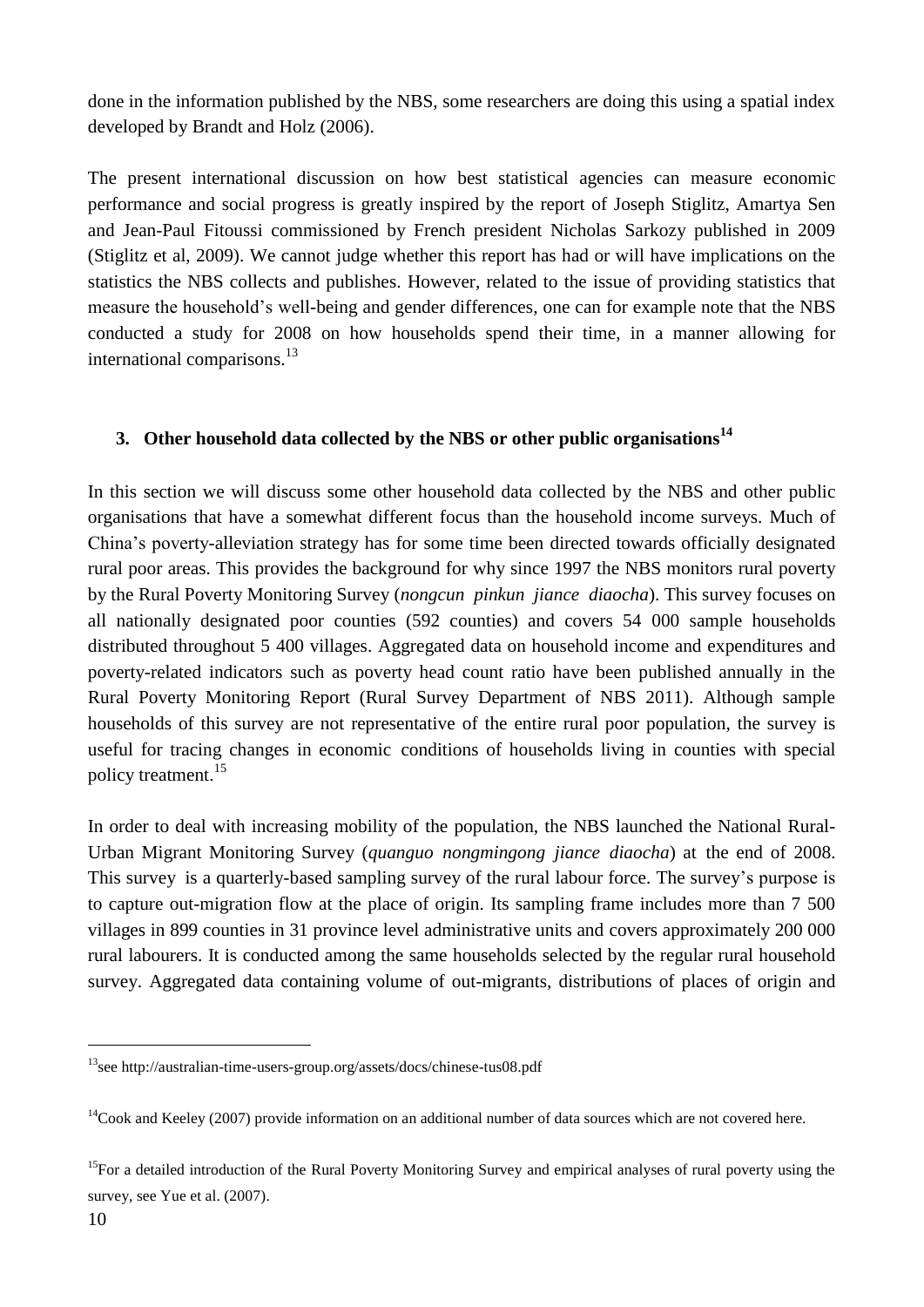destinations, and individual characteristics of out-migrants such as gender, age, and education are published annually (NBS 2012).

Among other data with relevance for studying people's well-being produced and published by the National Bureau of Statistics, one can mention that since the mid-1980s the NBS has conducted large-scale population surveys during inter-census years, typically in the  $5<sup>th</sup>$  year after a population census. The 2005 One-Percent Population Survey is the latest such survey. It includes more detailed information related to demographic, geographic, economic, and housing information than the censuses provide. This large sample survey is useful for studying migration flows, for example, but the income information is limited to monthly earnings (NBS 2007).

Several countries have conducted regular labour force surveys for many years, from which statistics on employment rates and unemployment rates are regularly derived. China does not belong to such a category and no long time series on the unemployment rate based on household surveys in urban areas has been published. However, international scholars in cooperation with the Institute of Population and Labour Economics at the Chinese Academy of Social Sciences have in cooperation with the local NBS carried out the China Urban Labour Survey (CULS) for the years 2001, 2005 and 2010. <sup>16</sup> Recently the Department of Sociology at Sun Yat-sen University launched the China Labor Force Dynamics Survey (CLDS) to monitor labour market dynamics among Chinese adults. The survey includes households in most provinces of mainland China.<sup>17</sup>

Other public agencies in China also produce statistics of relevance for judging the well-being of Chinese households and their members. Among such data most frequently referred to by researchers is the Rural Fixed Observation Points Survey (*nongcun guding guanchadian*) conducted by the Ministry of Agriculture since 1986.<sup>18</sup> This survey is a longitudinal survey of villages as well as rural households and currently covers 23 000 households living in 360 villages distributed in 30 province level administrative units excluding Tibet. The sampling of the survey is as follows: firstly, counties belonging to high-, middle-, and lower-income categories are selected, and secondly, "representative" villages are selected in each sample county. In the next step 40-120 households are selected in each village depending on village size. In addition to regular annual surveys on households and villages collecting basic information such as land utilization, labour inputs, agricultural production, income, and expenditures, other surveys focusing on specific issues are

<sup>&</sup>lt;sup>16</sup>These surveys cover each of the years' five provincial capital cities (Shanghai, Wuhan, Shenyang, Fuzhou and Xi'an). For 2005 (but not subsequently), seven municipal cities were added (Wuxi, Yichang, Benxi, Zhuhai, Shenzhen, Baoji and Daqing). Guangzhou was added to the 2010 survey. Separate samples of persons with urban residence status and with migrant status were derived using a two-stage procedure; first by area, thereafter households were selected and interviewed. For further information see Giles et al (2005) and Gao and Smyth (2012).

<sup>&</sup>lt;sup>17</sup> Se[e http://css.sysu.edu.cn/Data](http://css.sysu.edu.cn/Data) . One study mapping labour force participation and unemployment in urban China using CHIP-data presented in the next section is Liu (2012).

<sup>&</sup>lt;sup>18</sup>From the early 1990s, the survey is jointly managed by the Ministry of Agriculture and the Policy Research Office of the Central Committee of the Communist Party of China. The survey is managed by the Research Centre for Rural Economy (RCRE) at the Ministry of Agriculture.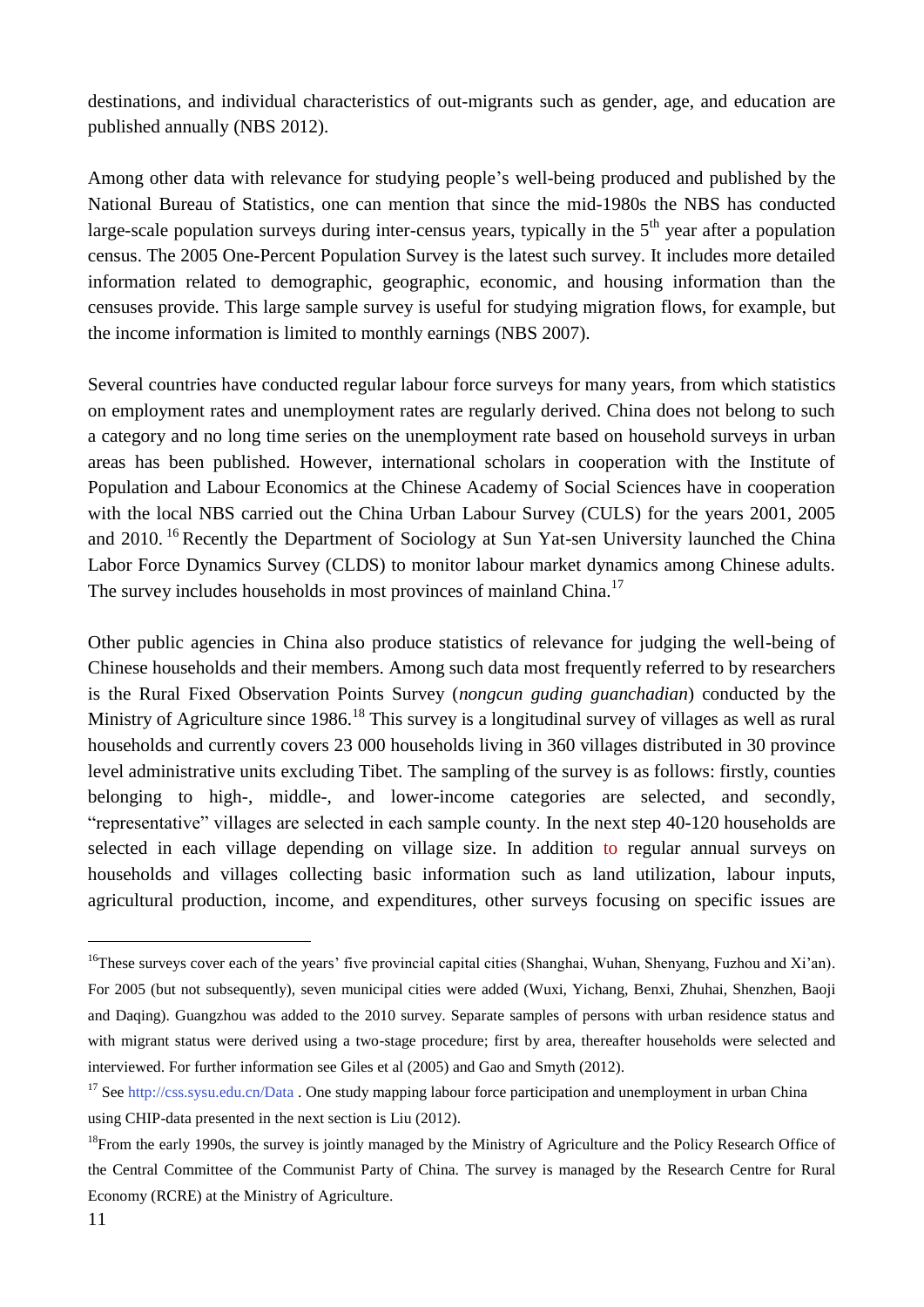carried out intermittently. Aggregated data of regular annual surveys are published (see for example the Policy Research Office of the Central Committee of the Communist Party of China and the Ministry of Agriculture 2001). Microdata of the surveys is also utilized in the literature on rural household income, poverty, and on other issues of the rural economy.<sup>19</sup>Availability of data to researchers is very limited.

It can be mentioned that other public agencies also conduct similar fixed observation point-based surveys. For example, the National Health and Family Planning Commission has recently started a nationwide monitoring survey on migrant households focusing on reproductive health and economic well-being.<sup>20</sup>

#### **4. Researcher initiated databases<sup>21</sup>**

While data collected by the NBS is widely used by policy makers, international agencies and many researchers, it also has limitations. Some of these limitations are discussed above and we can stress that individual researchers and research groups cannot count on having access to microdata from the NBS. To the limitations already discussed one should add that in many cases the NBS does not collect information matching concepts and circumstances researchers are interested in. This provides the background for why many researchers have involved themselves in the data-collecting process. There are many examples of researchers collecting data for one geographical area at one point in time.<sup>22</sup> Limiting the fieldwork to one location and one point in time makes the sampling strategy and data collection manageable. A limitation with such a strategy, however, is the difficulty with generalising the results to a wider territory; another is that such data typically does not make it possible to follow and analyse changes over time.

However, there are now several examples of larger research groups being involved in collecting household data covering large parts of China. Table 1 describes seven such projects by design, reference year, sampling and sample size as well as types of questionnaires used. The table also indicates the availability of surveys on characteristics of the community in which the respondents live, method of collecting income and the main host institution, and in certain cases, related data archive. Much of the data catches are cross-sectional. However, in some cases retrospective

 $19$  As for recent literature utilizing the merit of panel data characteristics, see for example, Tao et al. (2011). See Bramall (2001) for comparisons of income data of the NBS rural household survey and the fixed observation point survey.

 $20$  From 2010 on, 106 city-based fixed survey points were built (the total number of the sample is approximately 100 000). See the National Health and Family Planning Commission (2010).

 $^{21}$  An earlier version of this section was presented at the 2012 Asian Historical Economics Conference (September 13-

<sup>15, 2012,</sup> Hitotsubashi University, Tokyo).

 $^{22}$ For example, Gustafsson and Li (2006) survey 25 articles published in academic journals from 1997 to 2003 which have used such data. Subsequently, many articles using this approach to data-access have been published.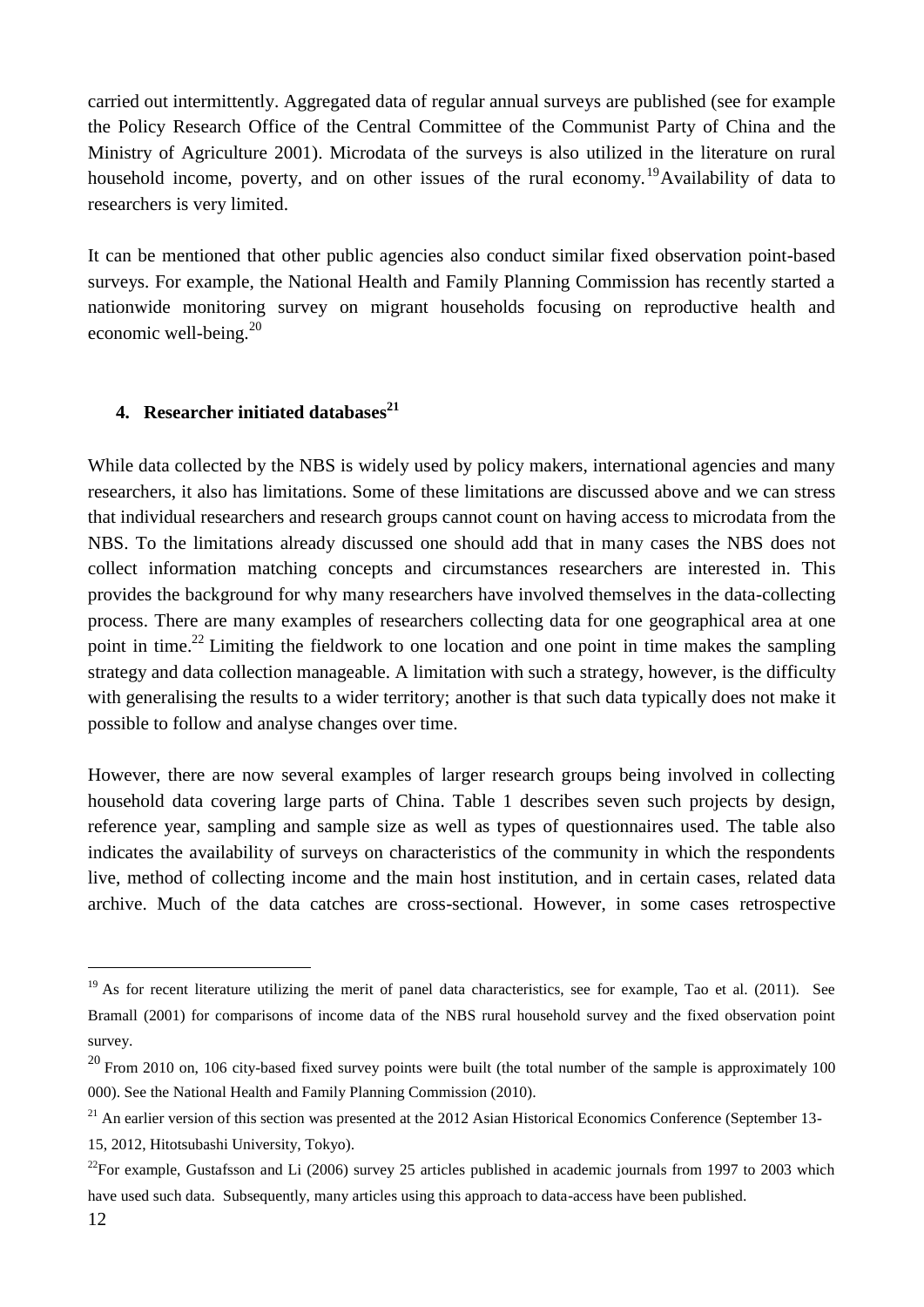questions are also posed, and there are examples of a prospective panel design. We will first present each of the seven surveys, then compare them.

### /Table 1 about here/

Of the seven surveys, the first were the China Household Income Project (CHIP) and the China Health and Nutrition Survey (CHNS), both started at the end of the 1980s. CHIP was initiated by a group of international scholars and scholars who at the time were based at the Institute of Economics, Chinese Academy of Social Science, Beijing. Now it is housed at Beijing Normal University, Beijing. CHNS is a project conducted by the University of North Carolina at Chapel Hill, USA and the National Institute of Nutrition and Food Safety at the Chinese Centre for Disease Control and Prevention, China. Microdata from both are available to researchers and a large number of studies using one or the other of the two databases have been conducted and published.

CHIP and CHNS differ in several respects. As indicated by their names, CHIP is focused on household income and CHNS on health and nutrition, with less detailed income information. CHIP has taken advantage of working with the NBS in many stages of the data generating process, while this is not the case for CHNS. Households selected for the rural and urban surveys of CHIP are subsamples from the NBS's larger surveys and cover many, but not all, province level units, see Table 2. The coverage of province level units is smaller in CHNS and does not include for example, any of the four municipalities. CHNS has panel data characteristics while CHIP is a repeated crosssection survey, although some retrospective data on household income has been collected.

Being a multi-purpose survey containing rich information, CHNS has had large use outside a circle of economists. Many users of CHIP have worked with concepts of income that are broader than that adopted by the NBS in line with what is used in international studies. This has been done by including the value of benefits-in-kind received by urban households and including the imputed rent of owner-occupied housing. In the waves now available for researchers, income information refers to the years 1988, 1995, 2002 and 2007. A new wave for 2013 is in preparation as this text is being written. In the first three waves there is also information on household wealth. As shown in Table 2, all waves of CHIP consist of separate surveys on rural and urban households. The 2002 wave and the 2007 wave also include a sample of migrant households, which are not the subsample of the NBS survey. For further details see Eichen and Zhang (1993), Li et al (2008) and Luo et al (2013). Utilization of microdata from the CHIP surveys can be applied for from ICPSR and the China Institute of Income Distribution at  $BNU^{23}$ . Microdata from CHIP 2002 has recently been made available from LIS Cross National Data Centre in Luxembourg where variable definitions as far as possible have been harmonised with similar surveys made for other countries in order to facilitate cross-country comparisons of earnings, income and poverty.<sup>24</sup>

<sup>&</sup>lt;sup>23</sup> See for example [http://www.icpsr.umich.edu/icpsrweb/ICPSR/studies/21741.](http://www.icpsr.umich.edu/icpsrweb/ICPSR/studies/21741) The China Institute of Income Distribution can be accessed at<http://www.ciidbnu.org/>

<sup>24</sup> See http://www.lisdatacenter.org/news-and-events/first-chinese-dataset-in-lis/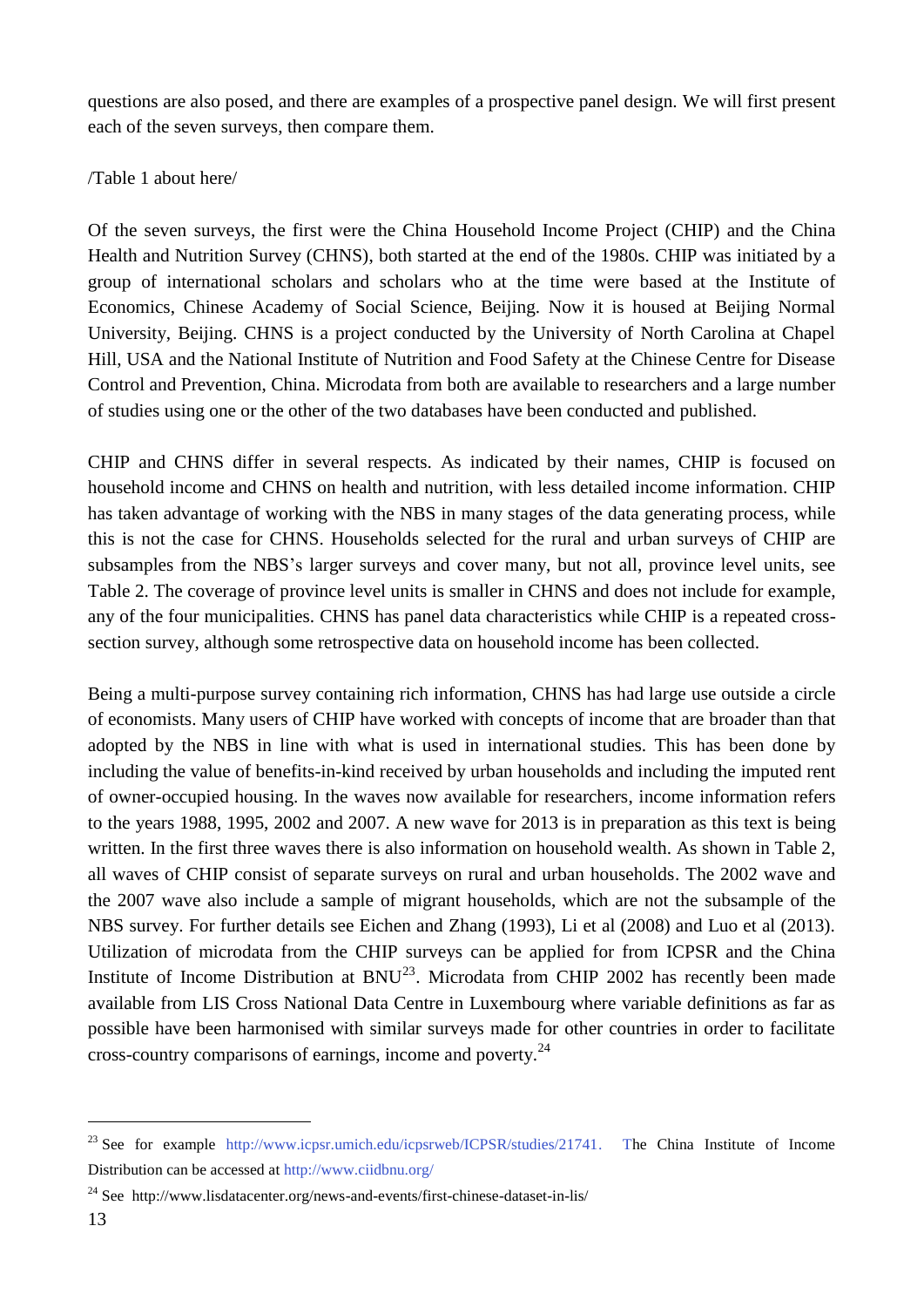The panel survey Rural-Urban Migration in China (and Indonesia - RUMiC / RUMiCI) was constructed to provide answers to questions on the impact of internal migration on income mobility, poverty alleviation, education, health and nutrition of children, and the assimilation of migrant workers in the city.<sup>25</sup> The panel survey for China initiated by the Australian National University and Beijing Normal University has the first survey for 2008. It covers the nine largest provinces sending and receiving migrants: Shanghai, Jiangsu, Zhejiang, Hubei, Sichuan, Guangdong, Henan, Anhui and Sichuan. The design includes one urban survey, one rural survey (both conducted by the NBS) as well as one migrant survey (conducted by a professional survey organisation).<sup>26</sup> Along with standard questions on household characteristics, special questions on education, income and migration history are included in the migrant survey.

The first wave of the Chinese General Social Survey (CGSS) refers to 2003. The survey is a collaboration between Renmin University of China and Hong Kong Sciences and Technology University, along with seven other Chinese universities. The basic structure is repeated cross sections. It contains core modules in each survey including questions on labour market and social security as well as topic modules that vary across surveys. Bian and Li (2012) provide further details on background and sample design. It is basically a sociological survey, giving much attention to subjective aspects of well-being including questions on perception of income inequality.

Recently, two nationwide panel surveys were launched by the Institute of Social Science Survey (ISSS) at Peking University. The first survey is the China Health and Retirement Longitudinal Study (CHARLS) and the second is the China Family Panel Study (CFPS). The CHARLS aims to collect nationally representative data of middle-aged and elderly individuals and families. After the pilot survey in Zhejiang and Gansu in 2008, the first nationwide baseline survey of CHARLS was conducted in 2011-2012 and the second in 2013. These cover approximately 17 500 individuals of 10 0000 households distributed in 150 counties/districts of 30 province level administrative units.<sup>27</sup> In addition to its panel data characteristics, the survey is unique in its focus on individuals age 45 and over and their families. An interesting aspect is that similar surveys have been carried out in other East Asian countries that share the same problem of a rapidly aging population.<sup>28</sup>

 $25$ Here we do not cover the parallel survey made in Indonesia. For further information including the Indonesian survey see [http://rse.anu.edu.au/rumici/.](http://rse.anu.edu.au/rumici/) Akguc et al (2013) provides much information on RUMiC and some waves can be downloaded from the Institute for the Study of Labor, see http://idsc.iza.org/?page=27&id=58

 $26$  For a description of the sampling procedure see http://rse.anu.edu.au/rumici/pdf/Census%20manual\_China\_English08.pdf

 $27$  As for studies based on CHARLS (pilot version), see for example Smith et al. (2012).

<sup>&</sup>lt;sup>28</sup> Similar surveys are the Japanese Study of Aging and Retirement (JSTAR) and the Korean Longitudinal Study of Aging (KLoSA). See the relevant web sites: [http://www.rieti.go.jp/en/projects/jstar/;](http://www.rieti.go.jp/en/projects/jstar/) <http://www.kli.re.kr/klosa/en/about/introduce.jsp>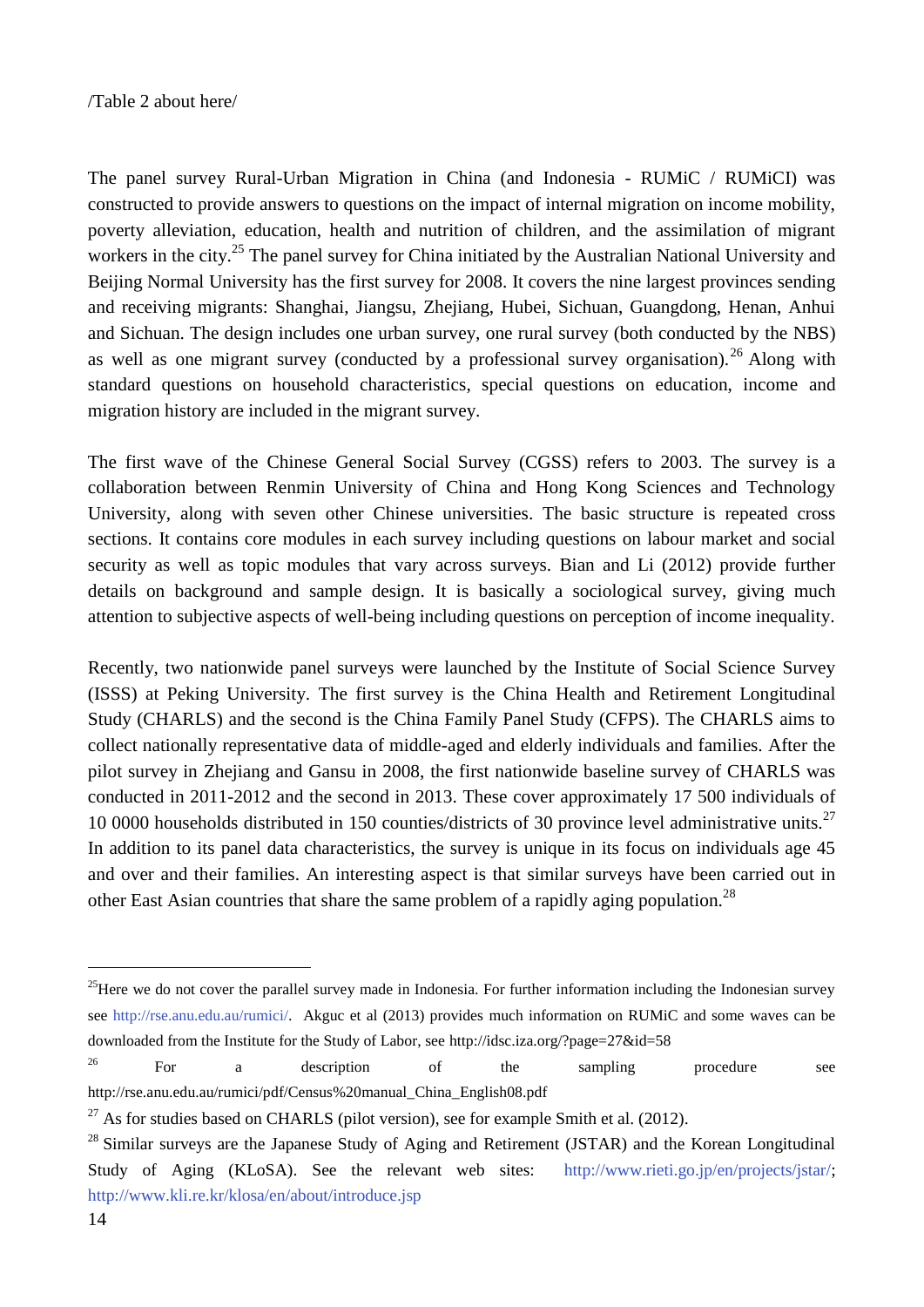The CFPS was launched in 2010 after preliminary studies conducted in 2008-2009. The study covers approximately 16 000 households living in 25 province level units. CFPS has taken advantage of its panel data characteristics and unique questionnaire design that combines main questionnaires (separate questionnaires for adults and children) and additional questionnaires focusing on specific population groups. The second wave of the survey was conducted in 2012 and the data from the first two surveys are available for public use.<sup>29</sup>

The China Household Finance Survey (CHFS) launched in 2011 is unique in its detailed information on household wealth including financial assets and debts, housing assets, and assets for household production and business activities (Gan et al. 2013). In addition to household wealth, the survey also collects information on income and expenditure including public and private insurances. Another distinct feature of the CHFS is quarterly-based complementary interviews on employment, assets, income, and expenditure that are designed in a two-year cycle of the main survey. The 2011 CHFS covered approximately 8 400 households consisting of 29 500 individuals.

We will now compare the seven researcher initialized surveys described in Table 1. Some have collected information at the community level (village, urban neighborhood) simultaneously with household data. Since household economic behavior and its outcomes are affected not only by macro and regional economic conditions, but by economic and sociopolitical contexts at the community or small-region level (see, for example, Treiman 2009), it will be useful to employ a multilevel research framework by combining microdata and community-level/small-region data. The CFPS employs a multilevel survey design and includes both urban and rural community surveys (residence committee and administrative village). CHNS has included community questionnaires from the start of the project. CHIP began to include a rural community (administrative village) questionnaire from the 2002 wave on. The 2007 wave of CHIP also includes an urban community (residence committee) survey to best capture the relationship between migrants and local urban residents. As for data provided by an official agency, the rural fixed observation-point survey (see Section 3) applies a multilevel framework.

Regarding survey design and sampling frame, CHIP and CFPS have the broadest spatial coverage when it comes to sampling frame and are therefore from this perspective best suited to estimate nationwide income distribution. RUMiC is designed to represent regions of origin/destination of rural-urban migrants. The sampling frame of CGSS aims to represent the adult population aged 18 and over and income is treated as a control variable rather than a focus variable. CHARLS focuses on individuals over age 45 and their families. CHNS has a narrower spatial coverage. However, as opposed to the other surveys, it consists of a long-range panel study and has collected detailed data on health, nutrition, and environmental hygiene. When using CHIP and CFPS for income distribution studies, users should consider whether to use appropriate population weights and adjustment of regional price differences (regional PPP). Although the first wave of CHFS provides broad coverage of provincial level administrative units, there might be bias caused by relatively

1

 $^{29}$  The results and descriptive statistics from the surveys are presented in Xie et al. (2013).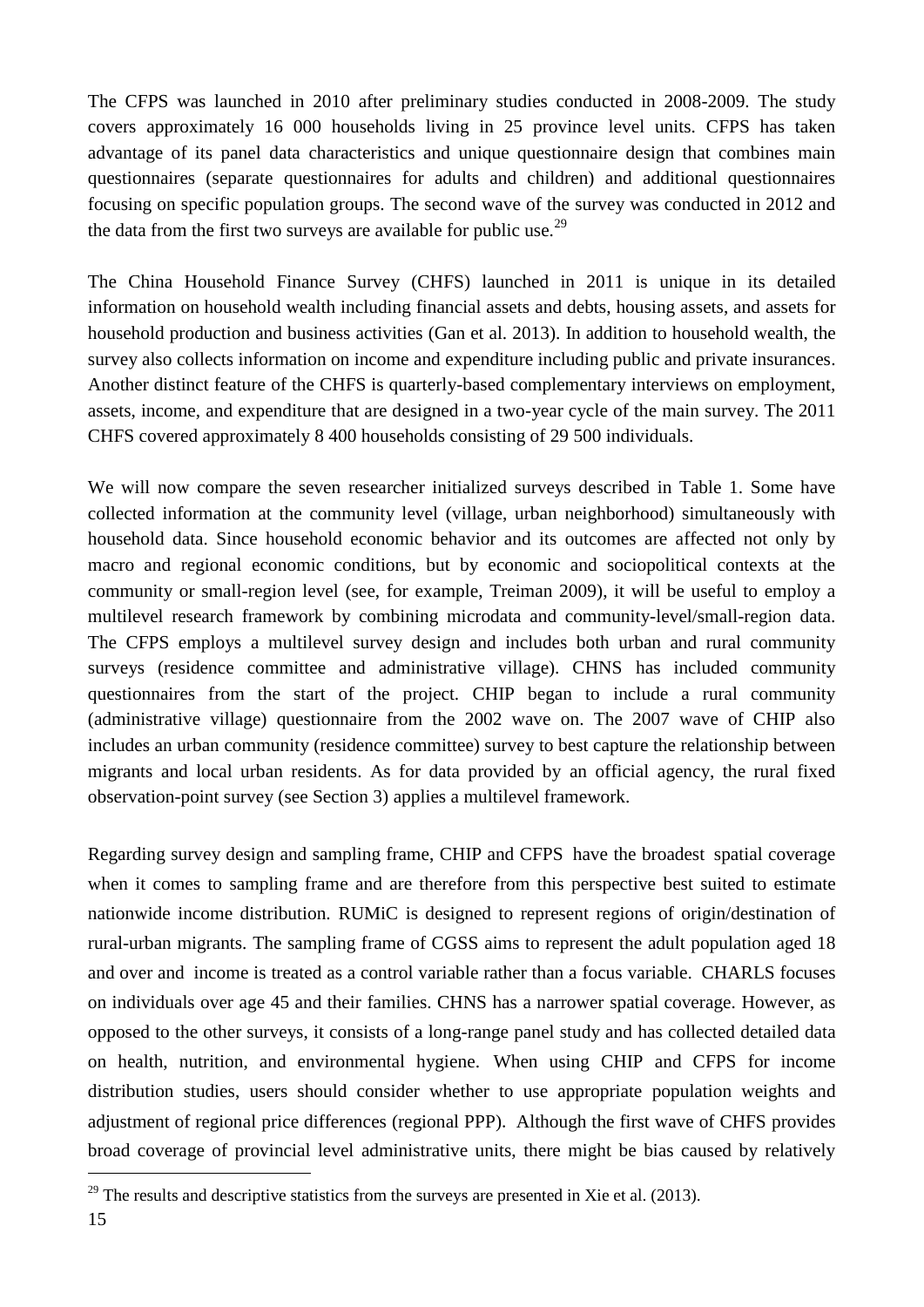small sample size and some non-randomness in sampling when it is used to estimate the nationwide income distribution (Yue and Li 2013).

Concerning categories of households covered, inclusion of rural-urban migrants is the key issue. CHIP has an advantage in that it includes migrant households in the sampling frame relatively early (from the 2002 wave on). The 2007 wave of CHIP and RUMiC complement each other by using a common sampling design which covers fifteen cities distributed in nine provincial level units.<sup>30</sup> The sampling frame of migrant households of 2007 CHIP and RUMiC surveys is based on a census survey using city maps, enabling it to cover various types of migrants including those who have an unstable working status (see RUMiC 2007 for the detailed sampling procedure). Migrant samples of the 2002 wave of CHIP are made up of those who have relatively stable working and living status and the comparison of the two waves should be conducted carefully.<sup>31</sup>

Income information is collected differently in the seven surveys. Some use a single question while others ask for particular income sources and also rely on bookkeeping.<sup>32</sup> The latter method can be expected to provide the best information. It is applied by CHIP for its rural and urban samples. It means that the data collection takes advantage of a subsample of the NBS household survey where information on major income components is derived from bookkeeping by the respondents that have been regularly monitored by enumerators of the NBS. Additional income components are collected by supplementary interviews. The same approach is used for the urban and rural household samples of RUMiC. In contrast to these two surveys, income data in CHNS, CFPS, CHARLS, and CHFS are collected by interview only. It should also be noted that income questions of CFPS, CHARLS, and CHFS (main interview) are designed to be answered in ranges instead of absolute values to guard against "do not know" and refusal.

Some income components are more difficult to capture in a survey than others: Imputed rent of owner occupied housing, in-kind income, transfer income, and property income. We will discuss each of them, starting with the first mentioned. Along with the privatization of urban housing and the very rapid increase in housing prices, imputed rent of owner-occupied housing has increased rapidly in China and has a larger impact on overall income inequality (Sato, Sicular, and Yue 2013). However, there are problems, not unique to China, when it comes to estimating the imputed rents of

<sup>&</sup>lt;sup>30</sup> The cities covered are Guangzhou, Dongguan, Shenzhen, Zhengzhou, Luoyang, Hefei, Bengbu, Chongqing, Chengdu, Shanghai, Nanjing, Wuxi, Hangzhou, Ningbo, and Wuhan (RUMiC 2007).

 $31$ See Chapter 2 of Li, Sato, and Sicular (2013) for comparisons of the distribution of migrant household income and national income distribution with/without including migrant households between 2002 and 2007.

 $32$  See, for example, Micklewright and Schnepf (2010) for the analysis of bias in income data collected by a single question.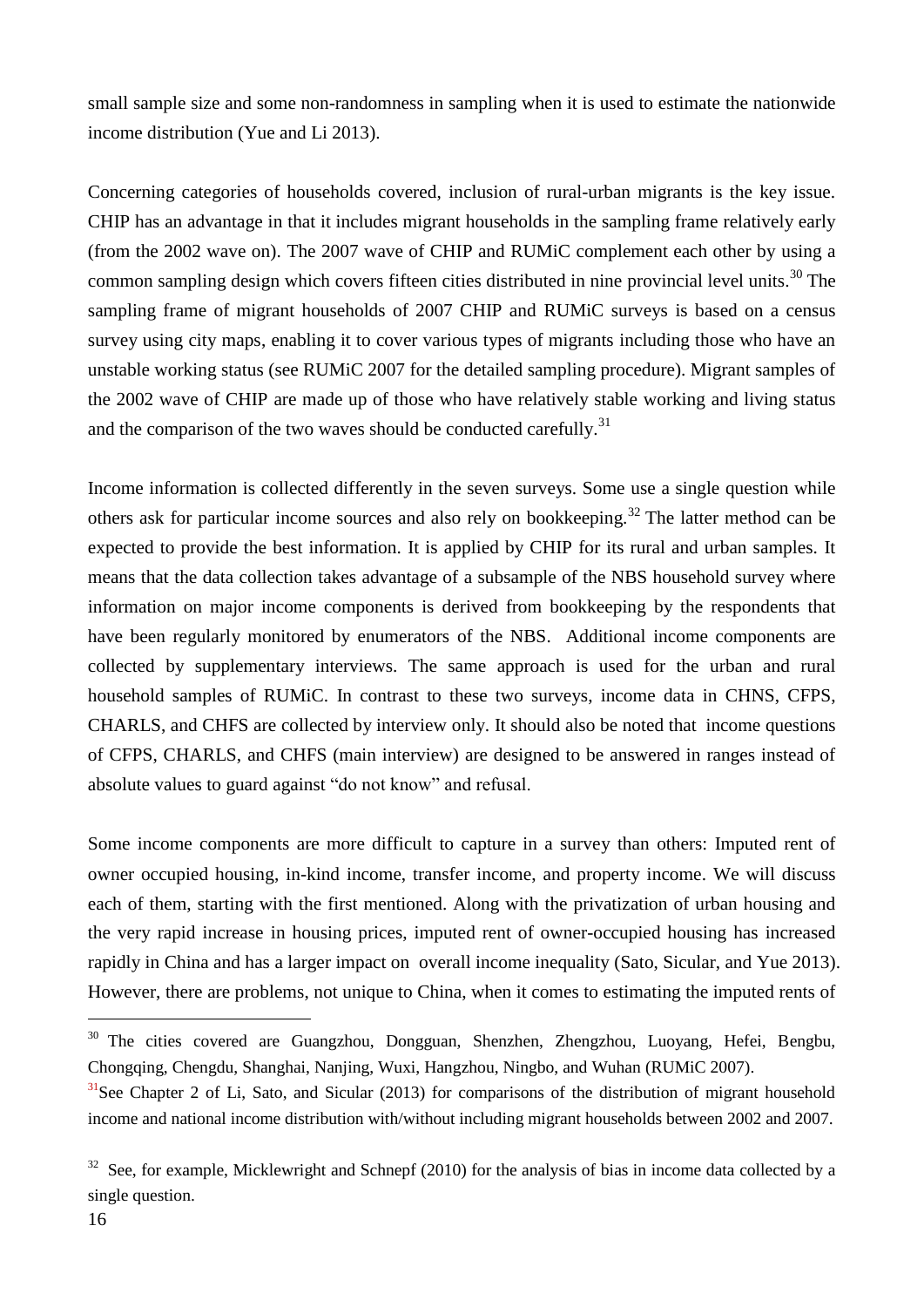owner-occupied housing. Inputs in such calculations are typically based on information on market rent and/or market value of housing, both of which can be significantly biased when coming from a respondent's estimates. Amount of housing mortgage and cost of housing ownership are also difficult to collect by interview. It can be noted that data quality on market rent and market value of housing as collected in CHIP are relatively high because they reflect information on the housing market at the city level captured by the local NBS bureaus.

The inclusion of in-kind income, especially the value of goods/services for own consumption, for rural households and urban self-employed households, is another income component facing a measurement problem. It is difficult to systematically cover quantities of in-kind income from an interview. Another issue is which prices to set for goods/services households produce and also consume. In this regard, the NBS household survey has the advantage as the amounts of agricultural products are captured by bookkeeping and values are adopted by certain prices set by the NBS.<sup>33</sup>

There are also issues regarding how to measure transfer income. The most important of these is how to include income from social security and social assistance. Public transfer incomes such as pension, medical insurance, minimum living standard guarantee (Dibao), and other programs have become increasingly important both for urban and rural households. In addition, for rural households, subsidies for agricultural production (food grain production, agricultural production materials, purchasing of agricultural machines, and other local level subsidies), the subsidy for the Sloping Land Conversion Program, and other subsidies have become important income components.<sup>34</sup> It is especially difficult to capture payments like reimbursement of medical expenses from public medical insurance programs. A careful questionnaire design is needed in order to monitor out-of-pocket expenses and their reimbursements. Finally, on the issue of income components it can be noted that as market allocation has become more and more important it has become essential to try to capture income components such as interests and dividends as well as capital gains when selling housing and stocks.

#### **5. Conclusions**

In this paper we have presented official data on household income as well as seven researcher initiated databases and commented on their characteristics. We have found that to a large extent the

<sup>&</sup>lt;sup>33</sup> Although, there has been some criticism that price applied to agricultural products by the NBS is lower than market price and therefore rural household income tends to be understated until the 1990s (Bramall 2001). However, such possible bias can be considered to have become less important along with the reforms of the purchasing system of agricultural products. See also Benjamin et al (2005).

 $34$  See chapters 1 and 2 of Li, Sato, and Sicular (2013) for an overview and description of changes in public transfers in the 2000s.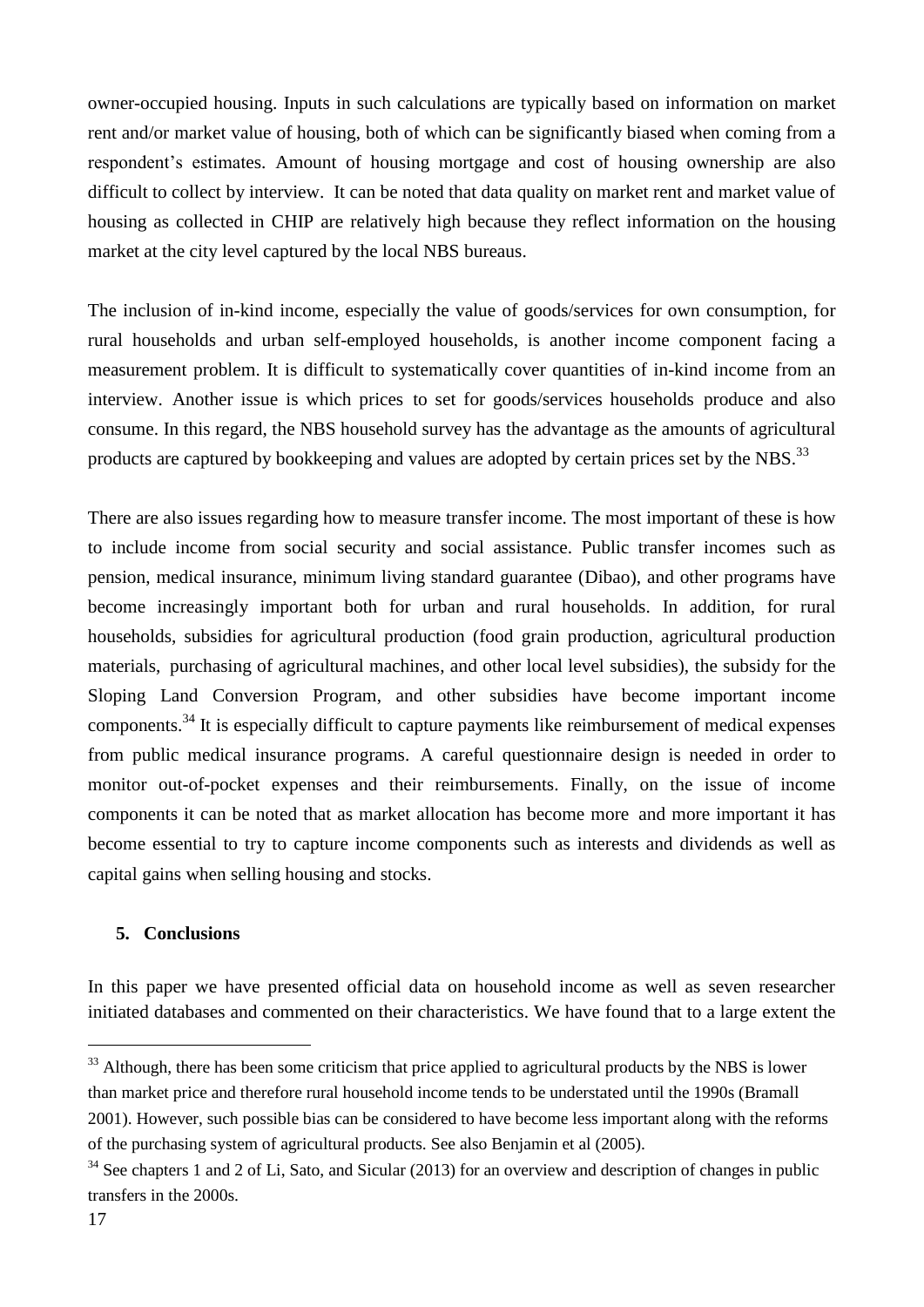research initiated databases focus on various aspects and are thus complementary to each other. They also complement the data that the NBS collects. We conclude this paper by summarizing several basic issues that both official surveys and researcher initiated surveys need to address.

Firstly, the major challenge both for official surveys and researcher initiated surveys is how to incorporate rural-urban migrants. As discussed above, recent reform for "urban-rural integrated" household surveys initiated by the NBS is certainly an important milestone in Chinese statistical systems. Researcher initiated surveys such as recent waves of CHIP, RUMiC and CFPS have also made progress, although the transient, informal and diverse situations of migrants make it difficult to capture this population group well.

Secondly, along with increases in income level and social mobility, probable biases due to nonresponse, and underreporting of income (especially by the high-income group), which are universal issues in household surveys in other countries, will become more and more important for Chinese household data. Improvements in the operation process as well as the sampling process are needed for the NBS household survey. The NBS has already tried to improve the operation process, for example, by introducing web-based bookkeeping. Regarding possible downward bias caused by the underreporting of income of the high-income group, some studies have tried to combine household survey data with other complementary data focusing on the high-income group (Li and Luo 2011).

Thirdly, some holes are evident with respect to the kinds of household statistics that are being regularly produced and published for China. One is that there is no official labour force survey that regularly publishes information on urban employment and unemployment. Another weak area is that data on wealth is inadequate in both the NBS household survey and existing recent researcher initiated surveys. Wealth inequality has been increasingly important for the analyses of household well-being. For example, recent waves of CHIP show that imputed rent of owner-occupied housing has a strong impact on intra-urban income inequality and rural-urban income disparity (Sato et al. 2013). In addition, under the current institutional setting, inequality in wealth has most likely very strong implications for intergenerational transmission of inequality.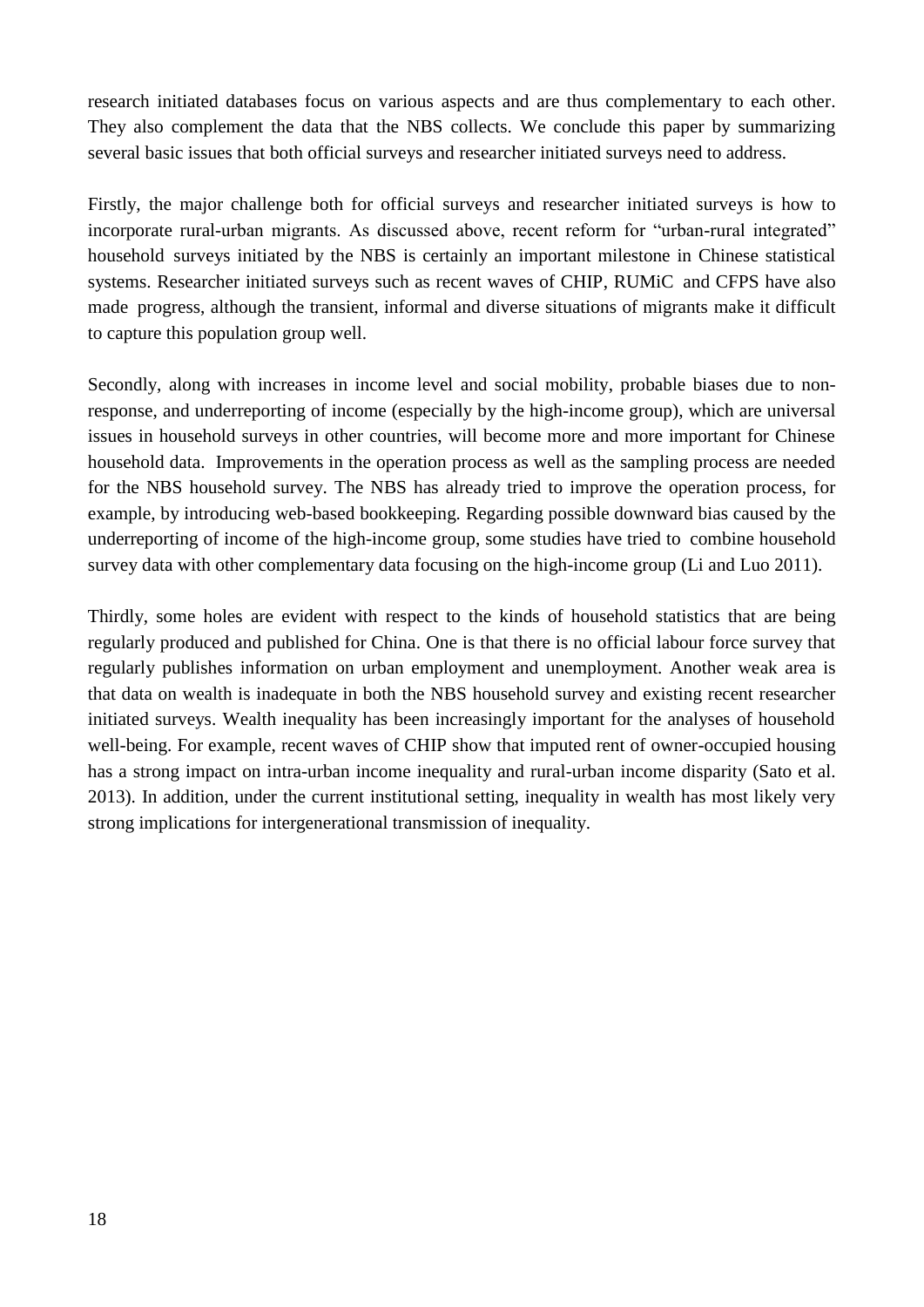#### **References**

Aaberge, R. and Li, S. (1997). "The Trend in Urban Income Inequality in Two Chinese provinces, 1986- 90", Review of Income and Wealth, 43, 335-355.

Aaberge, R.and Zhu, Y. (2001). "The Pattern of Household Savings during a Hyperinflation: The Case of Urban China in the Late 1980s", Review of Income and Wealth, 47, 181-202.

Akguc, M., Giuletti, C. and Zimmermann, K. (2013) "The RUMiC Longitudinal Survey: Fostering Research on Labor Markets in China", Bonn: Institute for the Study of Labor (IZA), Discussion Paper No. 7860.

Bian, Y and Li, L. (2012). "The Chinese General Social Survey (2003-8). Sample Designs and Data Evaluation", Chinese Sociological Review, 45, 70 – 97.

Benjamin, D. Brandt, L and Giles, J. (2005) "The Evolution of Income Inequality in Rural China", Economic Development and Cultural Change, 53 (4), 769-824.

Brandt, L. and Holz, C. A. (2006). "Spatial Price Differences in China: Estimates and Implications", Economic Development and Cultural Change, 55 (1), 43-86.

Bramall, C. (2001). "The Quality of China's Household Income Surveys", The China Quarterly, 167, pp. 689-705.

Canberra Group (2011).Handbook on Household Income Statistics, Second Edition, Geneva: United Nations.

Chan, K.W. (2009) "The Chinese hukou system at 50", Eurasian Geography and Economics, 197-221.

Chan, K.W. (2012). "Migration and Development in China: Trends, Geography and Current Issues", Migration and Development, 1 (2) 187 – 205.

Chen, S. and Ravallion, M. (1996). "Data in Transition: Assessing Rural Living Standards in Southern China", China Economic Review, 7(1), 23-55.

Chi, W and Li, B. (2008). "Glass Ceiling or Sticky Floor? Examining the Gender Earnings Differential Across the Earnings Distribution in Urban China, 1987 – 2004", Journal of Comparative Economics, 36 (2), 243-263.

Coady, D. and Wang, L. (2000). "Incentives, Allocation and Labor-Market Reform during Transition: The Case of Urban China, 1986-1990", Applied Economics, 32, 511-526.

Cook, S. and Keeley, J. (2007). "Micro-data Scoping Study – China" Report submitted to Economic and Social Research Council U.K. Institute of Development Studies and International Institute for Environment and Development, available at [http://www.esrc.ac.uk/\\_images/China\\_tcm8-5137.pdf](http://www.esrc.ac.uk/_images/China_tcm8-5137.pdf)

19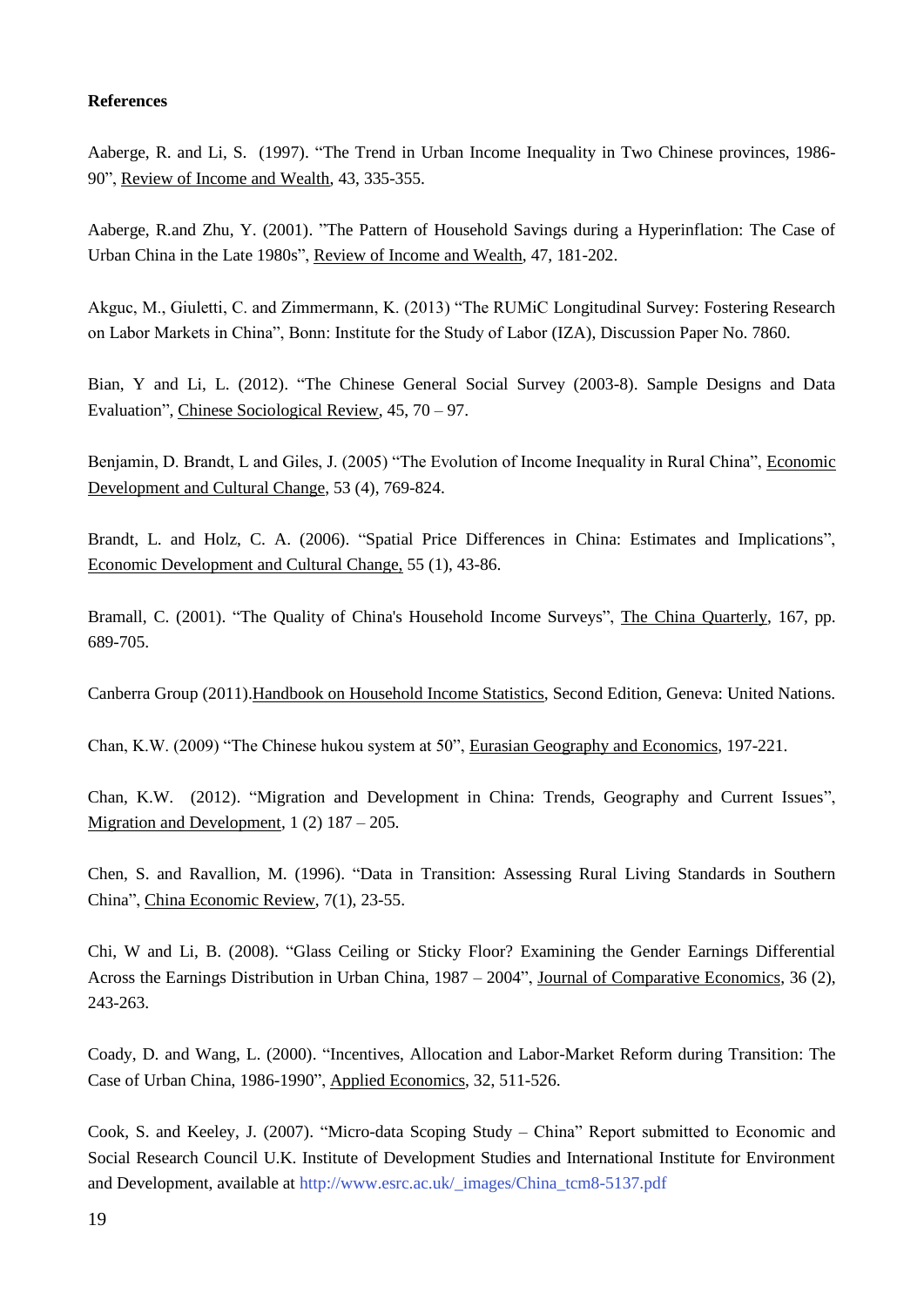Eichen, M. and Zhang, M. (1993). "Annex: The 1988 Household Sample Survey: Data Description and Availability", in Griffin, K. and Zhao, R. (Eds.), The Distribution of Income in China, New York: St. Martin's Press, 331-346.

Fang, C., Zhang, X., and Fan, S. (2002). "Emergence of Urban Poverty and Inequality in China: Evidence from Household Surveys", China Economic Review, 13, 430-443.

Gan, L., Yin, Z., Jia, N., Xu, S., Ma, S., and Zheng, Lu. (2013). Data You Need to Know about China: Research Report of China Household Finance Survey 2012. Berlin and Heidelberg:Springer.

Gao, W. and Smyth, R. (2012) "Returns to Schooling in Urban China, 2001 -2010: Evidence from Three Waves of the China Urban Labor Survey", Discussion Paper 50 /12, Monash University, Australia available at: http://www.buseco.monash.edu.au/eco/research/papers/2012/5012returnsgaosmyth.pdf

Giles, J. Park, A. and Zhang, J. (2005). "What is China's True Unemployment Rate?" China Economic Review, 16, 149-170.

Gibson, J., Huang, J and Rozelle, S. (2003). "Improving Estimates of Inequality and Poverty from Urban China's Household Income and Expenditure Survey", Review of Income and Wealth, 49, 53-68.

Griffin, K. and Zhao, R. (eds) (1993). The Distribution of Income in China, New York: St. Martin's Press. (Chinese edition published as Zhongguo Jumin Shouru Fenpei Yanjiu, Beijing: Zhongguo Shehuikexue Chubanshe [China Social Science Press], 1994)

Gustafsson, B. and Li, S. (2006). "Surveys – Three Ways of Obtaining Household Income Data", in Heimer, M. and Thogersen, S. (Eds) Doing Fieldwork in China, Copenhagen: NiAS Press, 129-152.

Gustafsson, B., Li, S., and Sicular, T. (eds) (2008). Inequality and Public Policy in China, New York: Cambridge University Press. (Chinese edition published as Zhongguo Jumin Shouru Fenpei Yanjiu III, Beijing: Beijing Shifan Daxue Chubanshe [Beijing Normal University Press], 2008)

Kung, J. and Lee, Y. (2001). "So What If There is Income Inequality? The Distributive Consequences of Nonfarm Employment in Rural China", Economic Development and Cultural Change, 30, 395-414.

Li, S., Luo, C., Wei, Z., and Yue, X. (2008). "Appendix: The 1995 and 2002 Household Surveys: Sampling Methods and Data Description", in Gustafsson, B., Li, S., and Sicular, T. (Eds.), Inequality and Public Policy in China, New York: Cambridge University Press, 337-353.

Li, H., Zhang, J, Sin, L.T., and Zhao, Y. (2006). "Relative Earnings of Husbands and Wives in Urban China", China Economic Review, 17 (4), 412-431.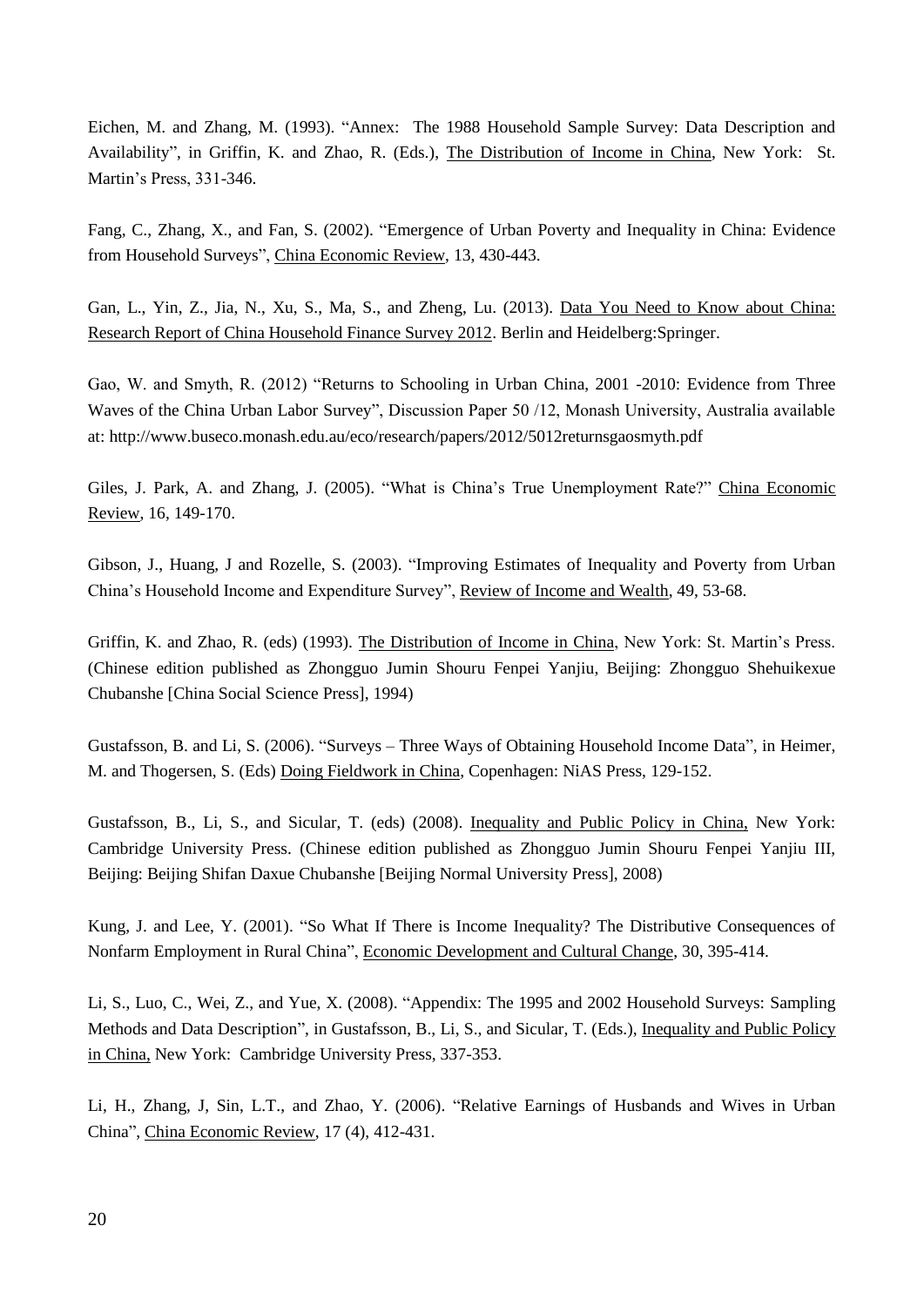Li, S., Sato, H., and Sicular, T. (eds) (2013).Rising Inequality in China: Challenges to a Harmonious Society, New York: Cambridge University Press. (Chinese edition published as Zhongguo Shouruchaju Biandong Fenxi: Zhongguo Jumin Shourufenpei Yanjiu IV, Beijing: Renmin Chubanshe [People's Press], 2013)

Li S. and Luo, C. (2010). "Re-estimating the Income Gap between Urban and Rural Households in China", in M. K. Whyte, ed., One Country, Two Societies: Rural-Urban Inequality in Contemporary China, Cambridge, MA: Harvard University Press, 105-121.

Li S. and Luo, C. (2011). "Zhongguo Shouruchaju Jiujing you Duoda? [How Actually Unequal is China?]", Jingji Yanjiu [Economic Reserach], 2011-4, 68-78.

Li, S. and Zhao, Y. (2003). ["The Decline of In-kind Wage Payments in Urban China,](http://ideas.repec.org/a/taf/jocebs/v1y2003i2p245-258.html)" [Journal of Chinese](http://ideas.repec.org/s/taf/jocebs.html)  [Economic and Business Studies,](http://ideas.repec.org/s/taf/jocebs.html) 1(2), 245-258.

Liu, Q. (2012). "Unemployment and Labor Force Participation in Urban China", China Economic Review, 23, 18-33.

Luo, C., Yue, X., and Li, S. (2011). "Dui Wang Xiaolu Huiseshouru Gusuan de Zhiyi [A critique on Wang Xiaolu's Estimation of the Gray income]", Bijiao [Comparative Studies], 52, 146-158.

Luo, C, Li, S., Sicular, T.,Deng, Q., and Yue, X.(2013). The 2007 household surveys: Sampling, methods and data description, in Li, S., Sato, H. and Sicular, T. (Eds.) Rising Inequality in China. Challenges to a Harmonious Society, New York: Cambridge University Press.

Ma, J (2012). "Dali Tuijin Chengxiang Zhuhudiaocha Yitihua Gaige [The promotion of reforms toward urban-rural integrated household survey]", Zhongguo Tonji [Chinese Statistics], 2012-3, electric version, [http://www.stats.gov.cn/tjshujia/zgtj/t20120331\\_402796201.htm](http://www.stats.gov.cn/tjshujia/zgtj/t20120331_402796201.htm) [accessed in September 11, 2013]

McCulloch, N. and Calandrino, M. (2003). "Vulnerability and Chronic Poverty in Rural Sichuan", World Development, 31, 611-628.

Meng, X. (2012). "Labour Market Outcomes and Returns in China", Journal of Economic Perspectives, 26, 75-102.

Meng, X, Sheng, K. and Xue, S. (2013). "Economic Reform, Education Expansion, and Earnings Inequality for Urban Males in China, 1988-2009",Journal of Comparative Economics, 41, 227-244.

Micklewright, J. and Schnepf, S. V. (2010). "How Reliable are Income Data Collected with a Single Question?", Journal of the Royal Statistical Society: Series A, 173(2), 409–429

National Bureau of Statistics (NBS) (2007). 2005 nian Quanguo 1% Renkou Chouyangdiaocha Ziliao [The 2005 One-Percent Population Sampling Survey], Beijing: China Statistical Press.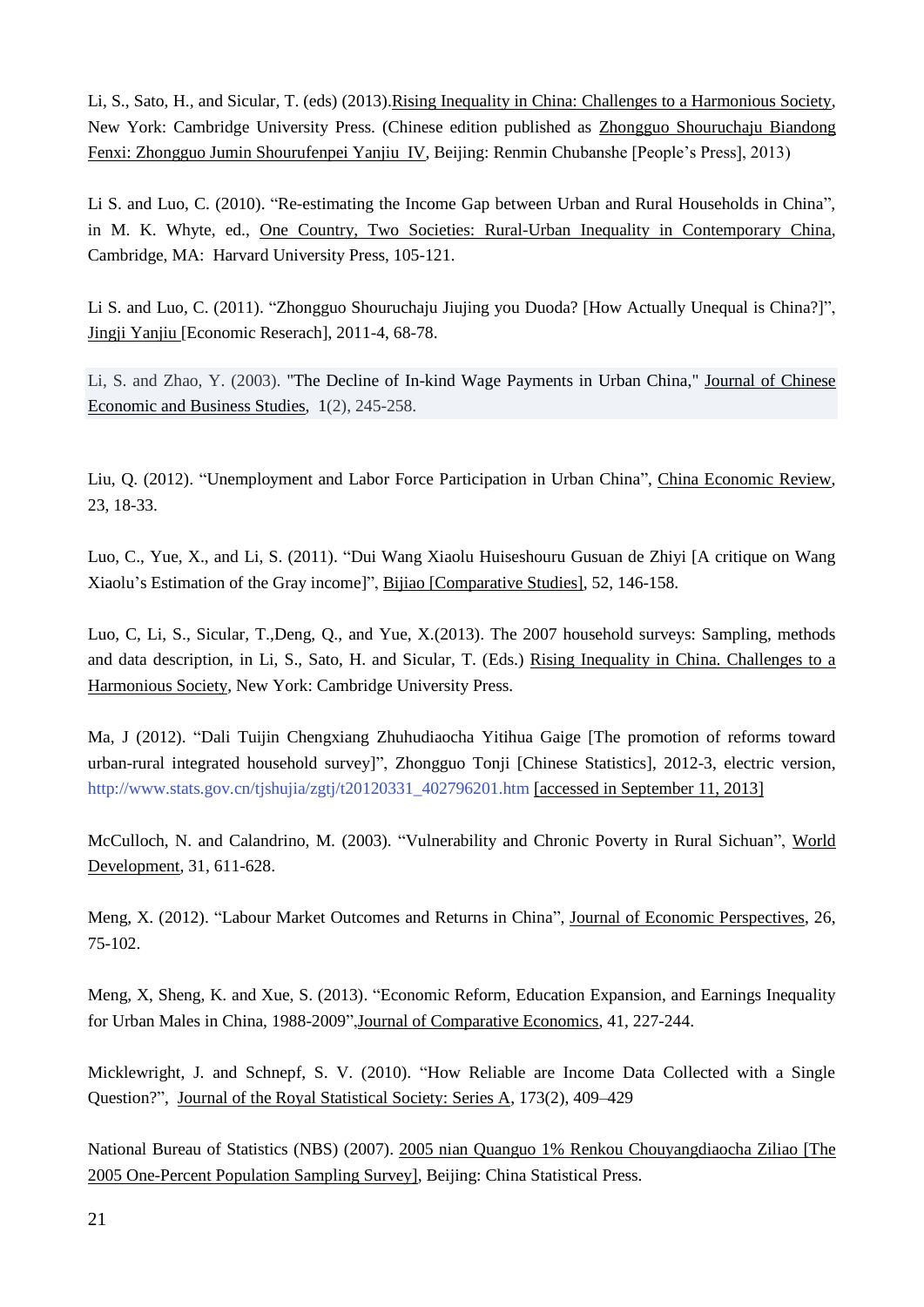National Bureau of Statistics (NBS) (2011). Zhongguo Zhuhudiaocha Nianjian 2011 [China Yearbook of Household Surveys 2011], Beijing: Zhongguo Tongji Chubanshe [China Statistical Press].

National Bureau of Statistics (NBS) (2012). "2012 Quanguo Nongmingong Jiancediaocha Baogao [The National Rural-urban Migrant Monitoring Survey 2012]", published electrically at the official website of NBS. [http://www.stats.gov.cn/tjfx/jdfx/t20130527\\_402899251.htm.](http://www.stats.gov.cn/tjfx/jdfx/t20130527_402899251.htm) [accessed in September 11, 2013]

National Bureau of Statistics (NBS) (2013). "Ma Jiantang jiu 2012 nian Guominjingji Yunxing Qingkuang Da jizhe Wen [Press meeting by Ma Jiantangon the national economic conditions in 2012]", published electrically at the official website of NBS. http://www.stats.gov.cn/tjgz/tjdt/201301/t20130118\_17719.html [accessed in April 6, 2014].

National Bureau of Statistics (NBS) (2014). "Guojia Tongjiju Juzhang Ma Jiantang jiu 2013 nian Quannian Guominjingji Yunxing Qingkuang Da Jizhe Wen [Press meeting by Ma Jiantang, Director of NBS, on the national economic conditions in 2013]", published electrically at the official website of NBS. http://www.stats.gov.cn/tjgz/tjdt/201401/t20140120\_502414.html [accessed in April 6, 2014].

National Health and Family Planning Commission (2010). "Guanyu Jiaqiang Quanyuan Liudongrenkou Tongji, Kaizhan Liudongrenkou Dongtai Jiance Gongzuo de Zhidao Yijian [Direction on improvement of comprehensive statistics of migrant population and promotion of the monitoring of population mobility dynamics]", Official Website of the National Health and Family Planning Commission, <http://www.moh.gov.cn/ldrks/s3573/201306/a32678f86b2b4c35bdb1dafcca1547b3.shtml> [accessed in September 12, 2013]

Policy Research Office of the Central Committee of the Communist Party of China and the Ministry of Agriculture (2001). Quanguo Nongcun Shehui Jingji Dianxing Diaocha Shuju Huibian [National Rural Socio-economic Survey Data Collection], Beijing: Zhongguo Nongye Chubanshe [China Agricultural Press].

RUMiCI(2007). Rural-Urban Migrant Project Census Manual[.http://rse.anu.edu.au/rumici/pdf/Census%20manual\\_China\\_English08.pdf](http://rse.anu.edu.au/rumici/pdf/Census%20manual_China_English08.pdf) [accessed in march 25, 2014]

Riskin, K., Zhao, R., and Li, S. (eds) (2001). China's Retreat from Equality: Income Distribution and Economic Transition, Armonk, New York: M. E. Sharpe. (Chinese edition published as Zhongguo Jumin Shouru Fenpei Zaiyanjiu, Beijing: Zhongguo Caizheng Jingji Chubanshe [China Finance and Economics Press], 1999)

Rural Survey Department of NBS ed. (2011). Zhongguo Nongcun Pinkun Jiance Baogao 2010 [Poverty Monitoring Report of Rural China 2010], Beijing: Zhongguo Tongji Chubanshe [China Statistics Press].

Sato, H., Sicular, T., and Yue, X. (2013). "Housing Ownership, Incomes, and Inequality in China, 2002- 2007", in Li, S., Sato, H. and Sicular, T. (eds) Rising Inequality in China: Challenges to a Harmonious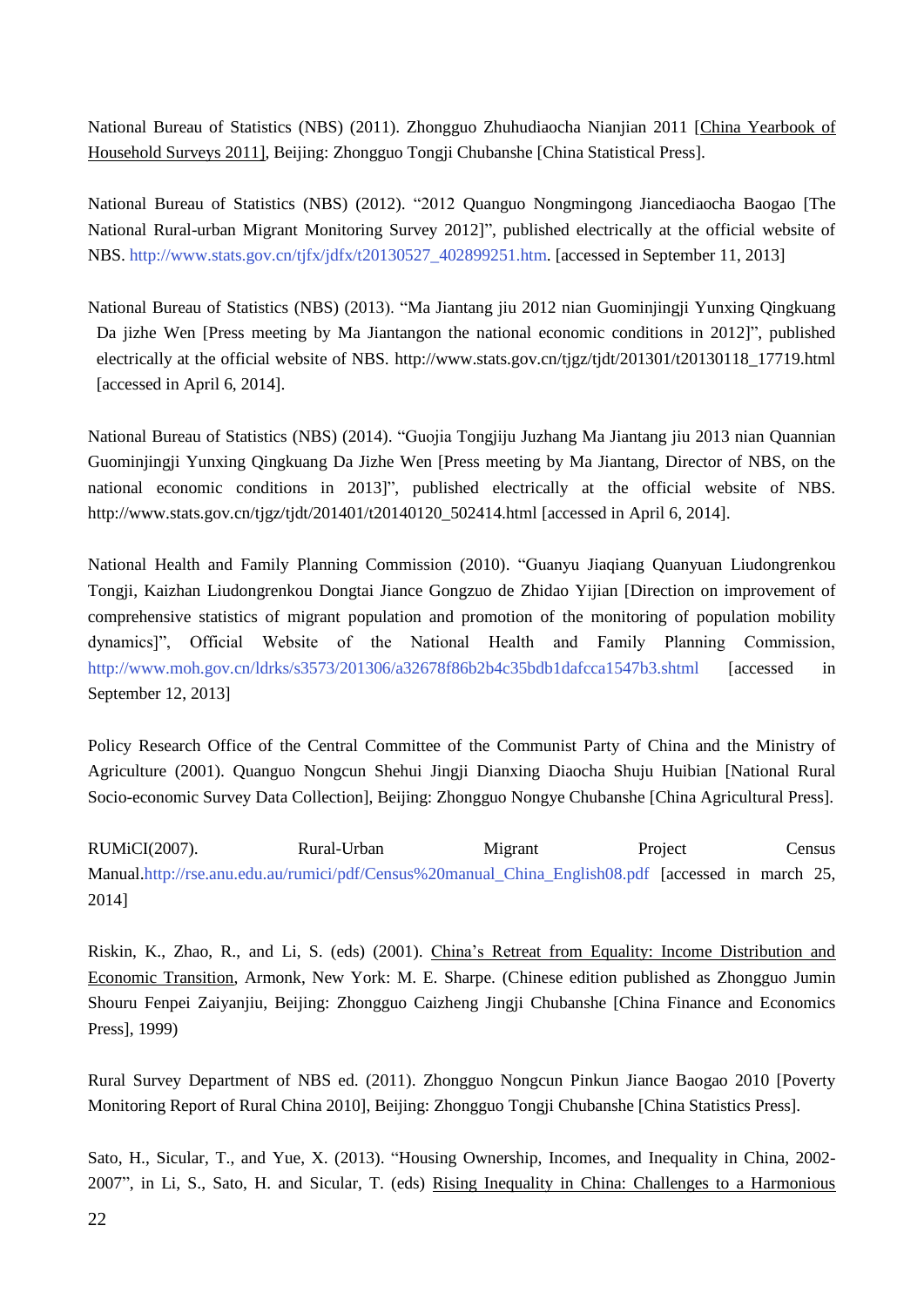Society, New York: Cambridge University Press.

Smith, J. P., Shen, Y., Strauss, J., Yang, Z., and Zhao, Y. (2012). "The Effects of Childhood Health on Adult Health and SES in China", Economic Development and Cultural Change, 61(1), 127-156.

Sicular, T., Yue, X, Gustafsson, B and Li, S (2007). "The Urban – Rural Income Gap and Inequality in China", Review of Income and Wealth, 53 (1), 93 – 126.

Stiglitz, J., Sen, A. and Fitoussi, J-P (2009). Report by the Commission on the Measurement of Economic performance and Social Progress, available at [http://www.stiglitz-sen-fitoussi.fr/documents/rapport\\_anglais.pdf](http://www.stiglitz-sen-fitoussi.fr/documents/rapport_anglais.pdf)

Tao, R., Liu, M., Su, F., and Lu, X. (2011). "Grain Procurement, Tax Instrument and Peasant Burdens during China's Rural Transition", .Journal of Contemporary China, 20 (71), 659-677.

Treiman, D., Lu, Y., and Qi, Y. (2009). "New Approaches to Demographic Data Collection", California Center for Population Research On-Line Working Paper Series, CCPR-2009-022.

Tsui, K. (1998). "Trends and Inequalities of Rural Welfare in China: Evidence from Rural Households in Guangdong and Sichuan", Journal of Comparative Economics, 26, 783-804.

Wang, P. (2013) "Guanyu Woguo Juminshouru Jini Xishu Cesuan de Jige Wenti" [Several issues on the estimation of Gini coefficient of personal income in China], published electrically at the official web site of NBS. http://www.stats.gov.cn/ztjc/ztfx/grdd/201302/t20130201\_59099.html [accessed in April 6, 2014].

Wang, X. (2010). Huiseshouru yu Guominshouru Fenpei [Grey Income and National Income Distribution],Bijiao,48, 1-29.

Whyte, M.K. (2010) One Country, Two Societies. Rural – Urban Inequality in Contemporary China, Cambridge and London: Cambridge University Press.

Xie, Yu, Zhang, X., Li, J., Yu, X., and Ren, Q. (2013). Zhongguo Minsheng Fazhan Baogao [China Report on People's Livelihood Development] Beijing: Beijing Daxue Chubanshe [Peking University Press].

Xie, Y. and Zhou, X. (2014) "Income Inequality in today's China", Proceedings of the National Academy of Sciences of the United States. Published ahead of Print April 28, 2014.

Yang, D. T. (1999). "Urban-Biased Politics and Rising Income Inequality in China", American Economic Review, 89, 306-310.

Yue, X. and Li, S. (2013) Guanyu Jini Xishu Zhenglun de Huigu [A Review on the Gini Coefficient Debate], <http://www.ciidbnu.org/news/201307/20130708161954706.html> [accessed in February 5, 2014]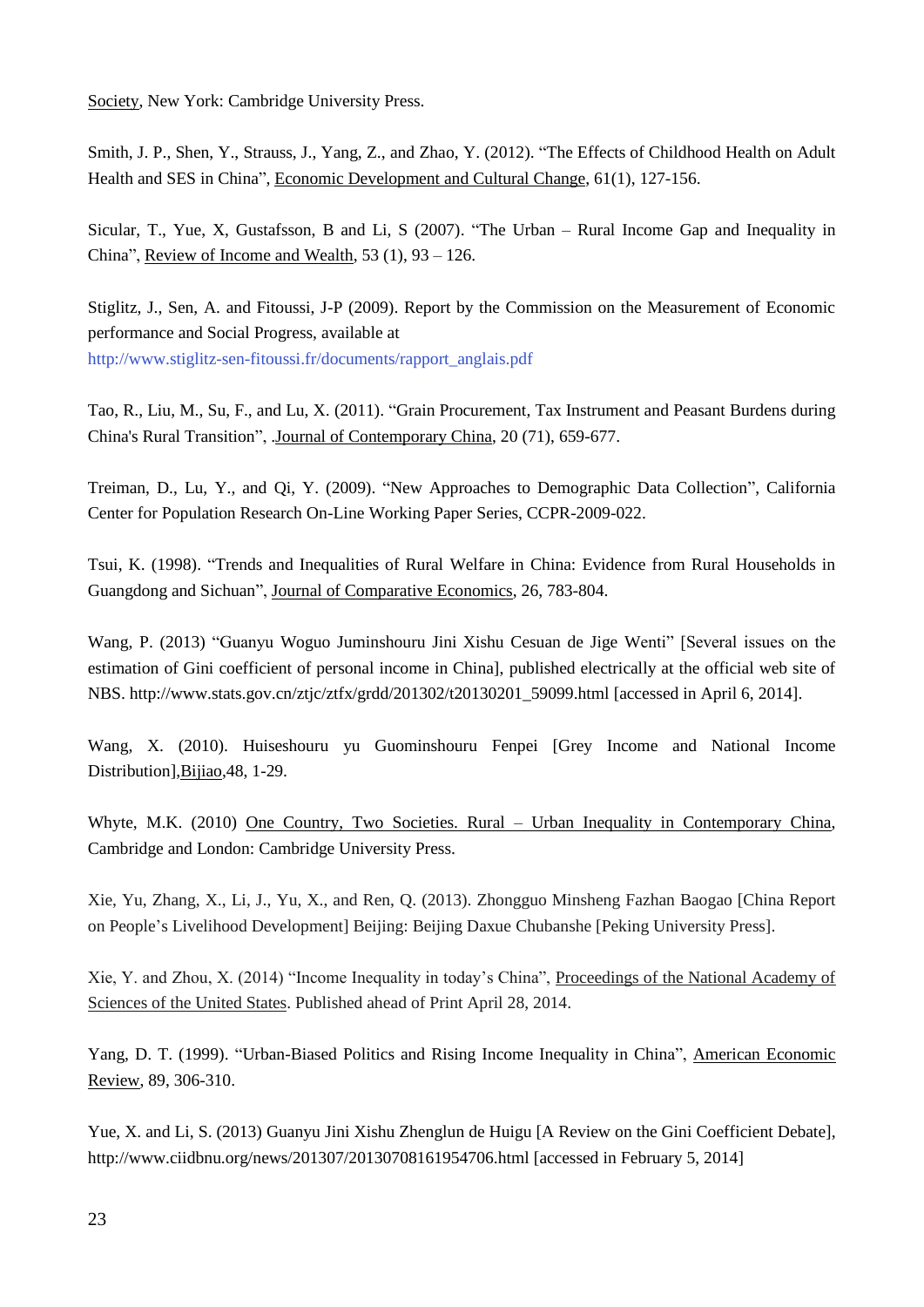Yue, X, Li, S., Wang, P., and Guan, B. (2007).Toushi Zhongguo Nongcun Pinkun [Perspective on Rural Poverty in China] Beijing: Jingji Kexue Chubanshe [Economic Science Press].

Zhang, J., Zhao, Y., Park, A. and Song, X. (2005). "Economic Returns to Schooling in Urban China 1988 to 2001", **Journal** of Comparative Economics, 33 (4), 730-752.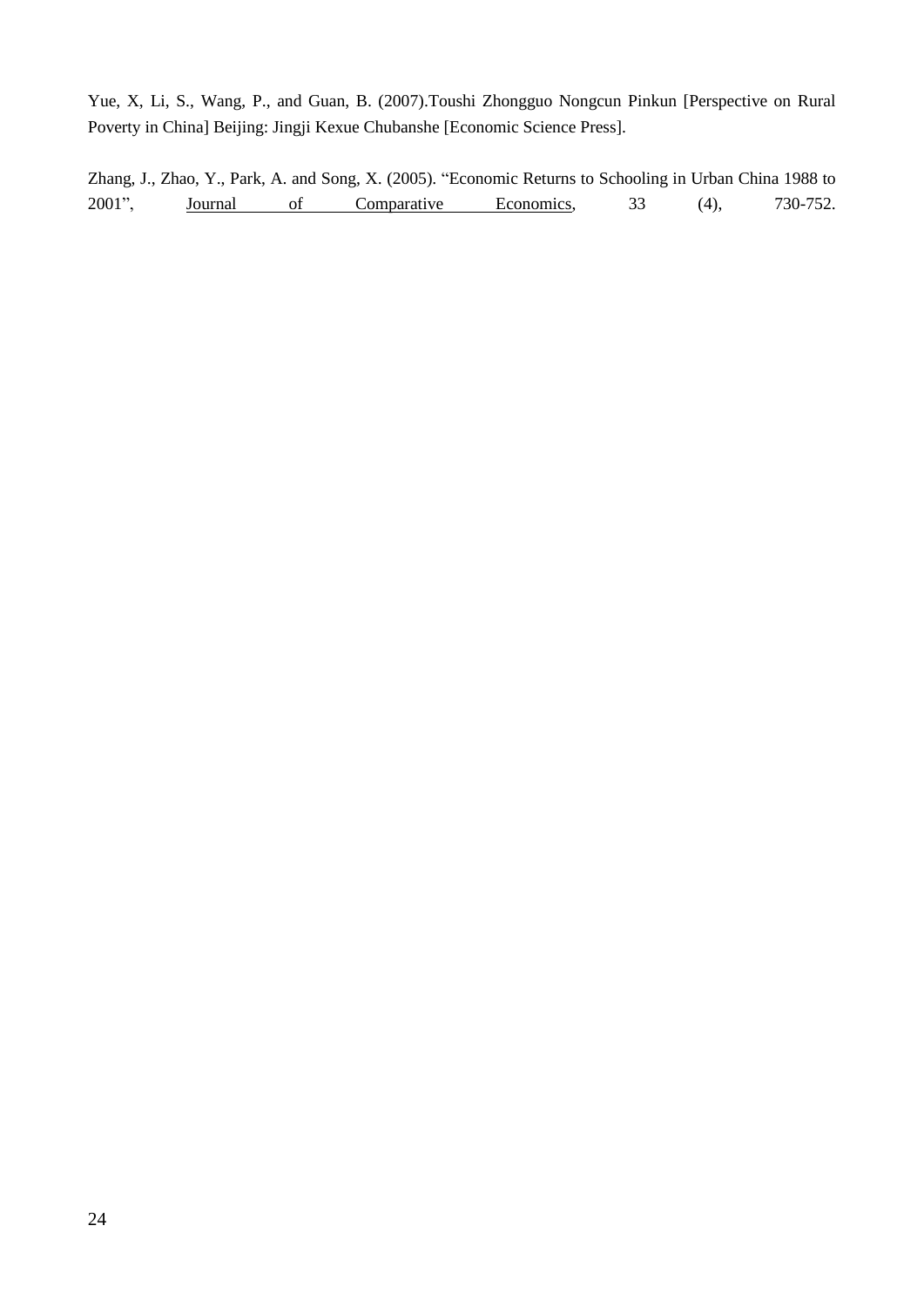| Projects/surveys | China                 | Rural-Urban    | China Health     | <b>Chinese General</b> | <b>Chinese Family</b> | China Health and  | China Household       |
|------------------|-----------------------|----------------|------------------|------------------------|-----------------------|-------------------|-----------------------|
|                  | Household             | Migration in   | and Nutrition    | Social Survey          | <b>Panel Studies</b>  | Retirement        | <b>Finance Survey</b> |
|                  | <b>Income Project</b> | Indonesia and  | Survey           |                        |                       | Longitudinal      |                       |
|                  |                       | China          |                  |                        |                       | Study             |                       |
| Abbreviations    | <b>CHIP</b>           | <b>RUMiC</b>   | <b>CHNS</b>      | CGSS                   | <b>CFPS</b>           | <b>CHARLS</b>     | <b>CHFS</b>           |
|                  | Repeated cross-       | Panel, with a  | Panel (rotating  | Repeated cross-        | Panel, with a         | Panel, with a new | A cross-section       |
|                  | sections, with        | new wave of    | panel), with     | sections, with         | new wave of           | wave of           | has been              |
|                  | revised modules       | interviews     | revised modules  | new modules of         | interviews each       | interviews every  | completed.            |
| Design           | of questionnaires     | each year      | of               | questionnaires         | year                  | two years         |                       |
|                  | each wave             |                | questionnaires   | each wave:             |                       |                   |                       |
|                  |                       |                | each wave        | panel from 2010        |                       |                   |                       |
|                  |                       |                |                  | wave                   |                       |                   |                       |
|                  | 1988, 1995,           | $2007 +$       | 1989, 1991,      | 2003, 2004,            | $2010+$               | 2011-2012,        | 2011                  |
|                  | $2002, 2007 +$        |                | 1993, 1997,      | 2005, 2006,            |                       | $2013+$           |                       |
| Reference years  |                       |                | 2000, 2004,      | $2008, 2010 +$         |                       | (pilot survey and |                       |
|                  |                       |                | $2006, 2009 +$   |                        |                       | resurvey 2008,    |                       |
|                  |                       |                |                  |                        |                       | 2012)             |                       |
|                  | Rural and urban       | Samples of     | Multistage semi- | National               | National              | National          | Multistage semi-      |
|                  | samples:              | 2007 wave are  | probability      | probability            | probability           | probability       | probability sample    |
|                  | National              | subsamples of  | sample           | sample of              | sample                | sample of people  |                       |
|                  | probability           | CHIP 2007.     |                  | people age 18-         | (excluding)           | age 45 and over   |                       |
|                  | sample of             | Rural and      |                  |                        | ethnic minority       |                   |                       |
|                  | households            | urban samples: |                  |                        | autonomous            |                   |                       |
|                  | (subsample of         | National       |                  |                        | districts in          |                   |                       |
| Sampling frame   | NBS's official        | probability    |                  |                        | western region)       |                   |                       |
|                  | annual                | sample of      |                  |                        |                       |                   |                       |
|                  | household             | households     |                  |                        |                       |                   |                       |
|                  | survey)               | (subsample of  |                  |                        |                       |                   |                       |
|                  | Migrant sample        | NBS's official |                  |                        |                       |                   |                       |
|                  | 2002: selected        | annual         |                  |                        |                       |                   |                       |
|                  | from NBS's            | household      |                  |                        |                       |                   |                       |

Table 1Researcher-initiated databases on economic conditions of Chinese households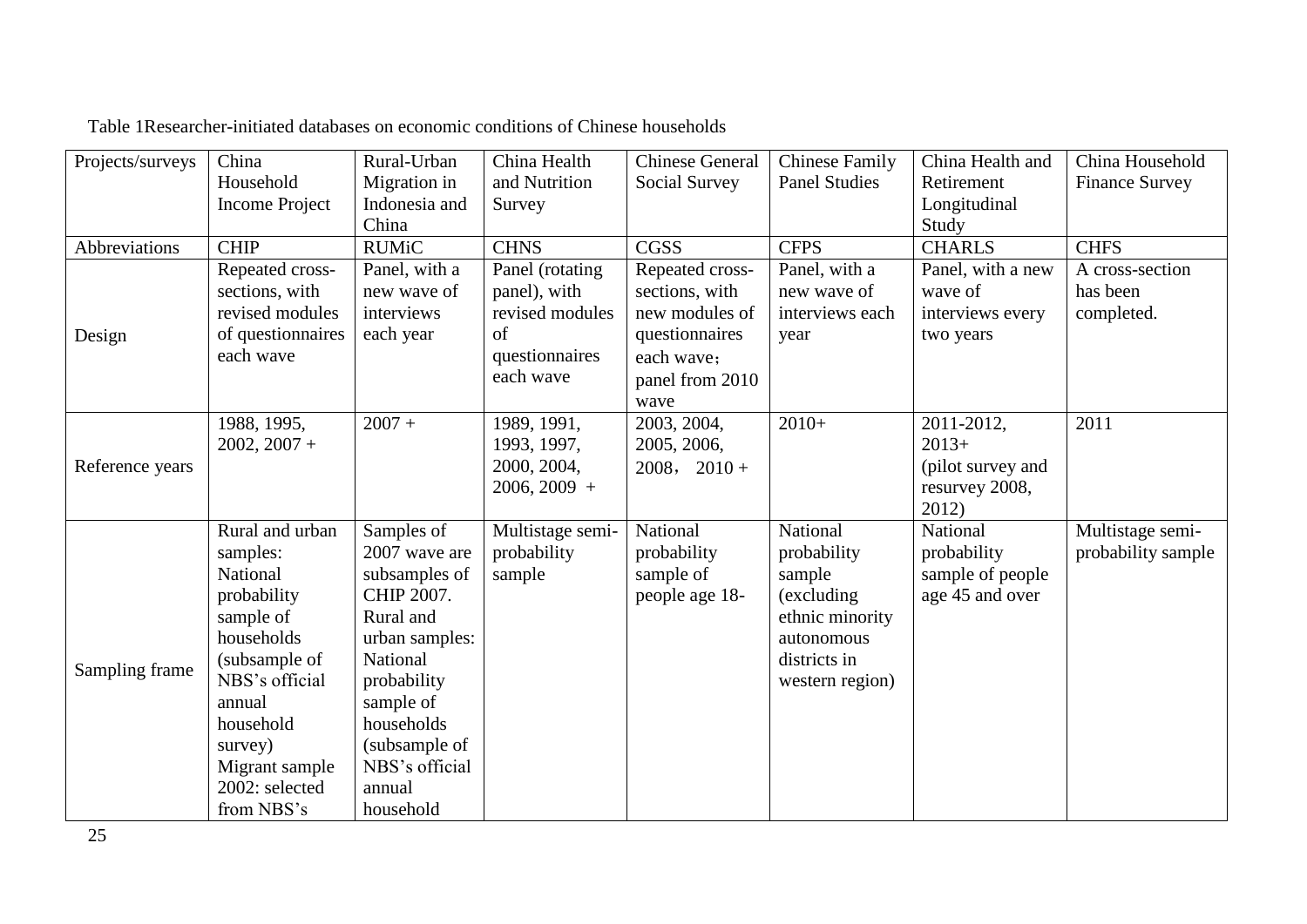|                        | preparatory       | survey)        |                 |               |               |                    |                    |
|------------------------|-------------------|----------------|-----------------|---------------|---------------|--------------------|--------------------|
|                        | census data for   | Migrant        |                 |               |               |                    |                    |
|                        | annual urban      | sample: survey |                 |               |               |                    |                    |
|                        | household         | team's own     |                 |               |               |                    |                    |
|                        | survey,           | sampling       |                 |               |               |                    |                    |
|                        | including only    | through using  |                 |               |               |                    |                    |
|                        | long-term, stable | equal area     |                 |               |               |                    |                    |
|                        | migrants          | sampling       |                 |               |               |                    |                    |
|                        | Migrant sample    | using street   |                 |               |               |                    |                    |
|                        | 2007: survey      | maps of 15     |                 |               |               |                    |                    |
|                        | team's own        | cities.        |                 |               |               |                    |                    |
|                        | sampling          |                |                 |               |               |                    |                    |
|                        | through using     |                |                 |               |               |                    |                    |
|                        | equal area        |                |                 |               |               |                    |                    |
|                        | sampling using    |                |                 |               |               |                    |                    |
|                        | street maps of 15 |                |                 |               |               |                    |                    |
|                        | cities, including |                |                 |               |               |                    |                    |
|                        | both long-term    |                |                 |               |               |                    |                    |
|                        | stable migrants   |                |                 |               |               |                    |                    |
|                        | and temporary     |                |                 |               |               |                    |                    |
|                        | migrants.         |                |                 |               |               |                    |                    |
|                        | See Table 2       | 2007:          | Approximately   | 2003:5894     | Approximately | Approximately 17   | Approximately      |
|                        |                   | approximately  | 4 4 0 0         | (urban only); | 16 000        | 500 individuals of | 8 400 households,  |
|                        |                   | 5 000 urban    | households, 19  | $2004+$       | households    | 10 000             | 29 500 individuals |
|                        |                   | households     | 000 individuals | approximately |               | households,        |                    |
| Sample size            |                   | and 8 000      |                 | 10 000        |               |                    |                    |
|                        |                   | rural          |                 | individuals   |               |                    |                    |
|                        |                   | households,    |                 | $2010+$       |               |                    |                    |
|                        |                   | and 5 000      |                 | approximately |               |                    |                    |
|                        |                   | migrant        |                 | 10 000        |               |                    |                    |
|                        |                   | households.    |                 | individuals   |               |                    |                    |
| Questionnaire<br>Urban | Yes               | Yes            | Yes             | Yes           | Yes           | Yes                | Yes                |
| individual             |                   |                |                 |               |               |                    |                    |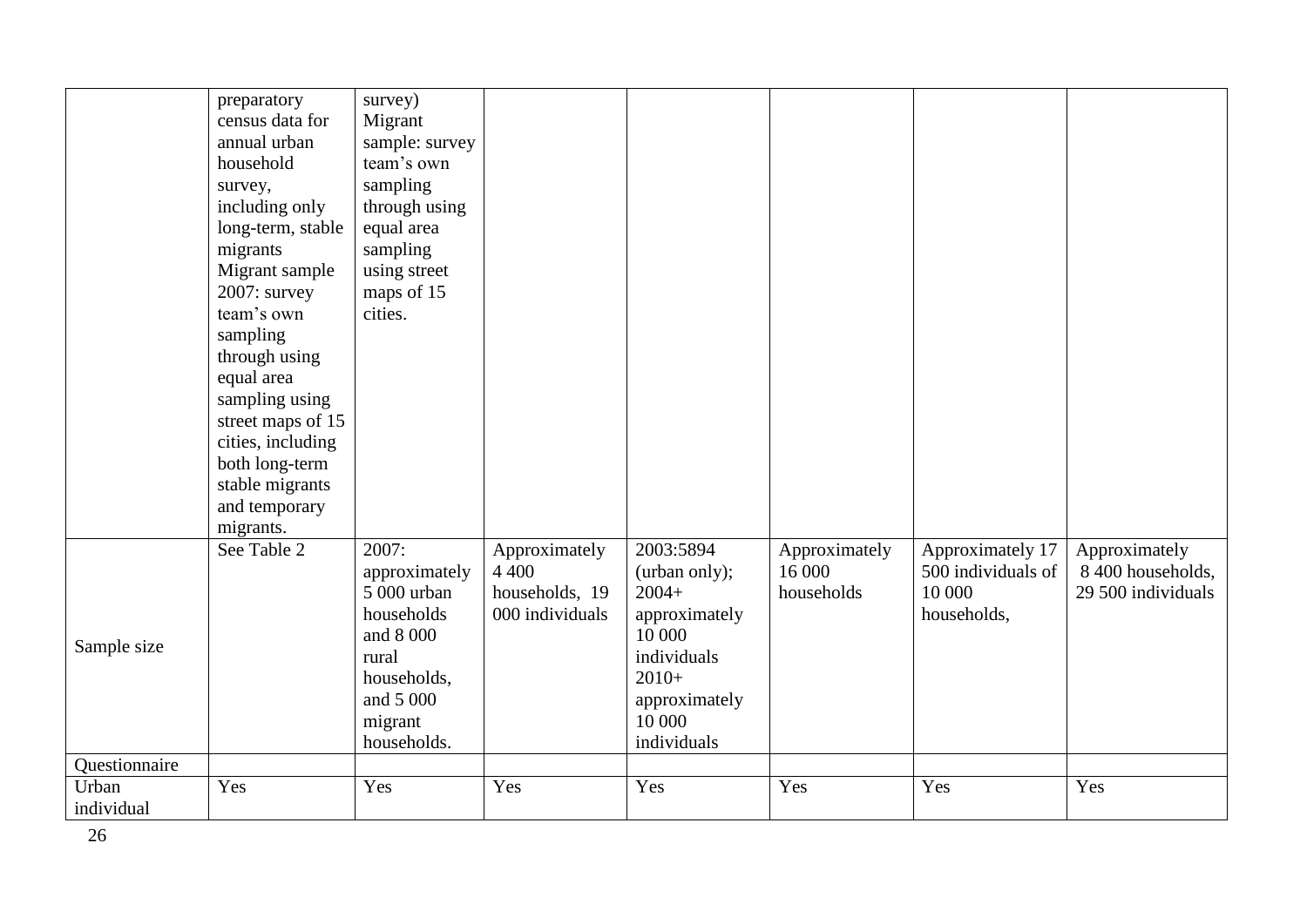| Urban<br>household                     | Yes                                                                                                                                    | Yes                                                                                                                           | Yes                                                                                                                                             | Yes                                                                                                           | Yes                                                                                                       | Yes                                                                                                       | Yes                                                                                                                                                                                  |
|----------------------------------------|----------------------------------------------------------------------------------------------------------------------------------------|-------------------------------------------------------------------------------------------------------------------------------|-------------------------------------------------------------------------------------------------------------------------------------------------|---------------------------------------------------------------------------------------------------------------|-----------------------------------------------------------------------------------------------------------|-----------------------------------------------------------------------------------------------------------|--------------------------------------------------------------------------------------------------------------------------------------------------------------------------------------|
| Urban<br>community                     | (Yes, 2007 in<br>correspondence<br>with migrant<br>samples)                                                                            | Yes                                                                                                                           | Yes                                                                                                                                             | N <sub>o</sub>                                                                                                | Yes                                                                                                       | N <sub>o</sub>                                                                                            | N <sub>o</sub>                                                                                                                                                                       |
| Rural individual                       | Yes                                                                                                                                    | Yes                                                                                                                           | Yes                                                                                                                                             | Yes                                                                                                           | Yes                                                                                                       | Yes                                                                                                       | Yes                                                                                                                                                                                  |
| Rural household                        | Yes                                                                                                                                    | Yes                                                                                                                           | Yes                                                                                                                                             | Yes                                                                                                           | Yes                                                                                                       | Yes                                                                                                       | Yes                                                                                                                                                                                  |
| Rural<br>community                     | Yes (from 2002)                                                                                                                        | Yes                                                                                                                           | Yes                                                                                                                                             | Yes                                                                                                           | Yes                                                                                                       | N <sub>o</sub>                                                                                            | N <sub>o</sub>                                                                                                                                                                       |
| Migrant<br>individual                  | Yes (from $2002$ )                                                                                                                     | Yes                                                                                                                           | N <sub>o</sub>                                                                                                                                  | N <sub>o</sub>                                                                                                | No                                                                                                        | N <sub>o</sub>                                                                                            | N <sub>o</sub>                                                                                                                                                                       |
| Migrant<br>household                   | Yes (from 2002)                                                                                                                        | Yes                                                                                                                           | No                                                                                                                                              | No                                                                                                            | N <sub>o</sub>                                                                                            | N <sub>o</sub>                                                                                            | N <sub>o</sub>                                                                                                                                                                       |
| Method of<br>collecting<br>income data | Household<br>bookkeeping<br>and interview<br>(urban and rural<br>samples),<br>interview<br>(migrant)<br>samples)                       | Household<br>bookkeeping<br>and interview<br>(urban and<br>rural samples),<br>interview<br>(migrant)<br>samples)              | Interview                                                                                                                                       | Interview                                                                                                     | Interview                                                                                                 | Interview                                                                                                 | Interview (main<br>interview and<br>quarterly-basis<br>complementary<br>interviews)                                                                                                  |
| Main host<br>Institution               | China Institute<br>for Income<br><b>Distribution</b><br>(CID), Beijing<br>Normal<br>University<br>(BNU)<br>http://www.ciidb<br>nu.org/ | <b>RUMiCI</b><br>project, the<br>Australian<br>National<br>University<br>http://rse.anu.<br>edu.au/rumici/<br>and<br>CID, BNU | The Carolina<br>Population<br>Center, the<br>University of<br>North Carolina<br>at Chapel Hill<br>http://www.cpc.<br>unc.edu/projects<br>/china | National Survey<br>Research<br>Center, Renmin<br>University of<br>China (RUC)<br>http://www.chin<br>agss.org/ | Institute of<br><b>Social Science</b><br>Survey, Peking<br>University<br>http://www.isss.<br>edu.cn/cfps/ | <b>Institute of Social</b><br>Science Survey,<br>Peking University<br>http://charls.ccer.<br>edu.cn/zh-CN | The Survey and<br><b>Research Center</b><br>for China<br>Household<br>Finance (CHFS),<br>Southwestern<br>University of<br>Finance and<br>Economics<br>(SWUFE).<br>http://www.chfsdat |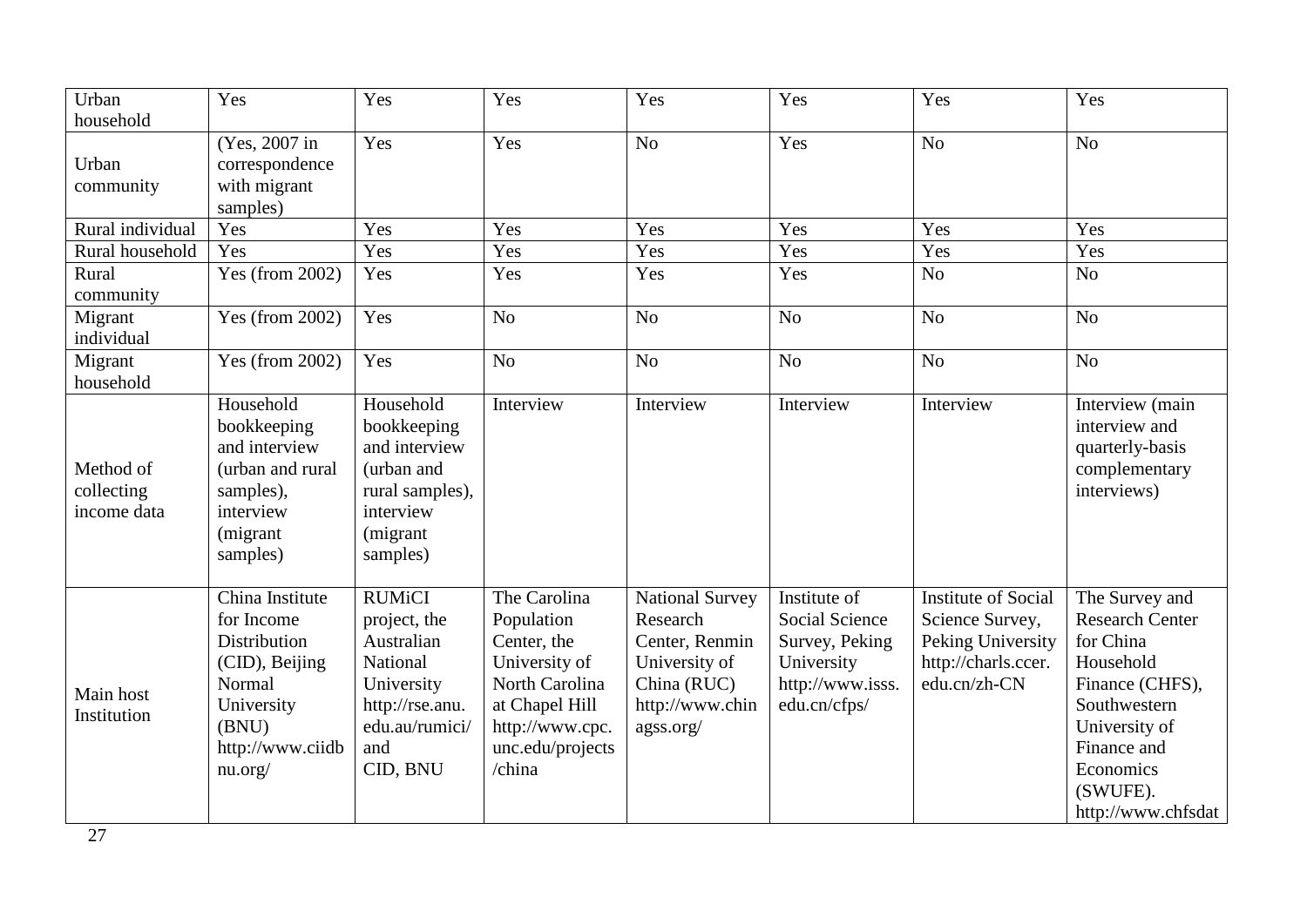|                          |                       |               |                       |  | a.org/ |
|--------------------------|-----------------------|---------------|-----------------------|--|--------|
|                          | Inter-university      | International | <b>Chinese Social</b> |  |        |
|                          | Consortium for        | Data Service  | <b>Survey Open</b>    |  |        |
|                          | Political and         | Center        | Database              |  |        |
|                          | Social Research       | (IDSC), IZA   | (CSSOD), RUC          |  |        |
|                          | (ICSR)                | idsc.iza.org  | http://www.csso       |  |        |
|                          | www.icpsr.umic        |               | d.org/index.php)      |  |        |
| Related data<br>archives | h.edu/                |               |                       |  |        |
|                          |                       |               | USC, CUHK             |  |        |
|                          | The Universities      |               |                       |  |        |
|                          | <b>Service Centre</b> |               |                       |  |        |
|                          | for China             |               |                       |  |        |
|                          | Studies (USC),        |               |                       |  |        |
|                          | the Chinese           |               |                       |  |        |
|                          | University of         |               |                       |  |        |
|                          | Hong Kong             |               |                       |  |        |
|                          | (CUHK)                |               |                       |  |        |
|                          | http://www.usc.c      |               |                       |  |        |
|                          | uhk.edu.hk/Eng/       |               |                       |  |        |
|                          | Default.aspx          |               |                       |  |        |

*Sources*: Eichen and Zhang (1993), Griffin and Zhao (1993), Gustafsson et al. (2008), Li et al. (2008), Li et al. (2013), Luo et al. (2013), Riskin et al.

(2001), Treiman et al. (2009), and official websites of main host institutions listed above.